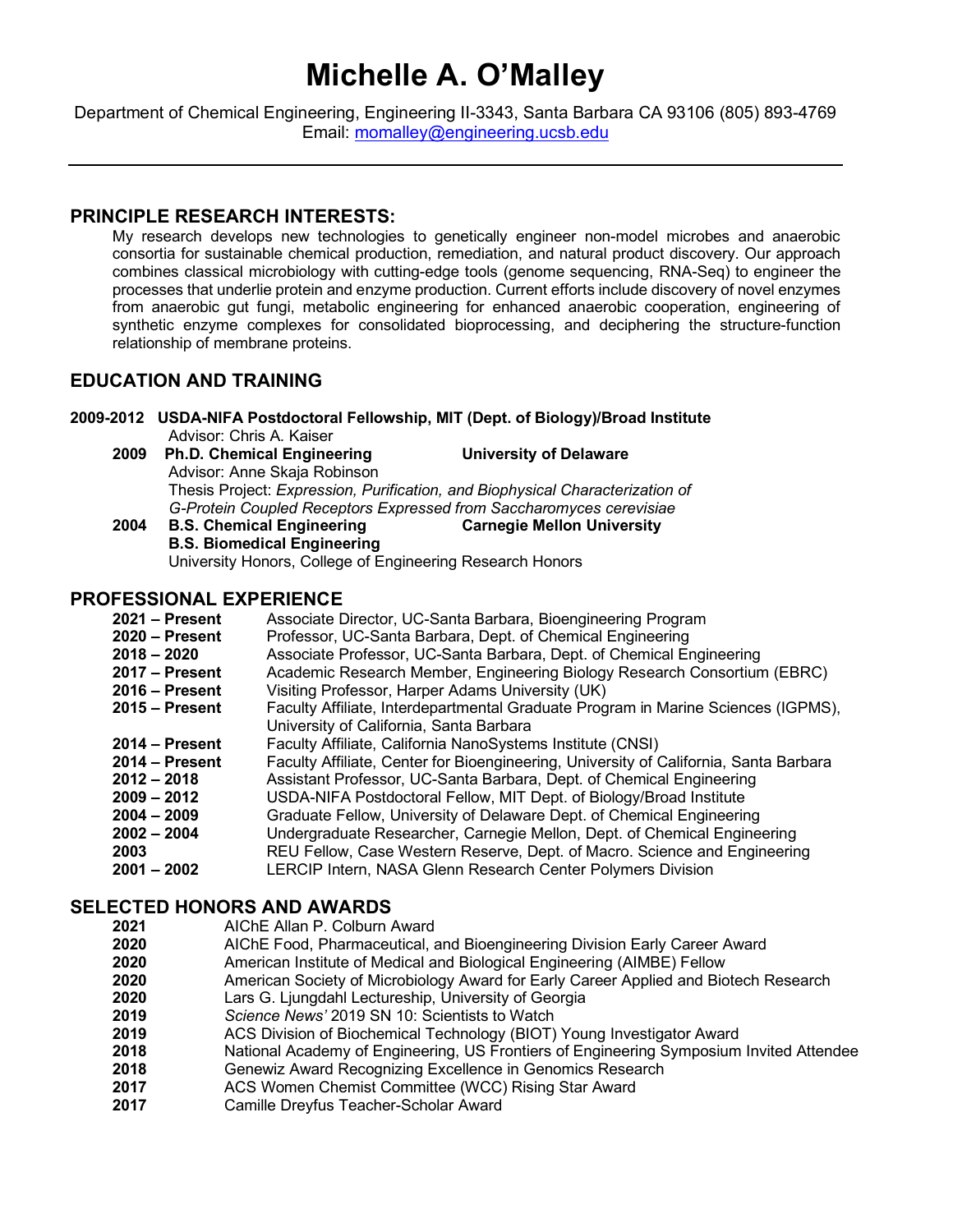| 2017          | ACS Division of Polymeric Materials: Science and Engineering (PMSE) Young Investigator |
|---------------|----------------------------------------------------------------------------------------|
| 2016          | Visiting Professor, Harper Adams University, UK                                        |
| 2016          | Gordon and Betty Moore Foundation Inventor Fellow (Finalist)                           |
| 2016          | <b>Presidential Early Career Award for Scientists and Engineers (PECASE)</b>           |
| 2016          | Alan P. Colburn Memorial Lectureship, University of Delaware                           |
| 2015          | National Science Foundation (NSF) CAREER Award                                         |
| 2015          | Cottage Health - UCSB Special Research Award                                           |
| 2015          | MIT Technology Review Top 35 Innovators Under 35 (TR35)                                |
| 2014          | <b>Hellman Faculty Fellowship</b>                                                      |
| 2014          | <b>TechConnect Innovation Award</b>                                                    |
| 2013          | U.S. Department of Energy (DOE) Early Career Award                                     |
| 2011 - 2013   | U.S. Department of Agriculture (USDA) ARS-NIFA Postdoctoral Fellowship                 |
| 2011          | Marion and Jasper Whiting Foundation Fellowship                                        |
| 2010          | Company of Biologists Traveling Fellowship for International Research Training         |
| $2006 - 2009$ | NASA-Harriet G. Jenkins Predoctoral Fellowship (20 awarded nationally)                 |
| 2009, 2007    | American Institute of Chemical Engineers Women's Initiatives Committee Travel Award    |
| 2008          | <b>Biophysical Society Student Travel Grant</b>                                        |
| 2007          | Merck Award for Best Overall Poster, Biochemical Engineering Meeting XV                |
| 2007          | American Chemical Society Leadership Development Award                                 |
| 2007          | University of Delaware Department of Chemical Engineering Teaching Fellowship          |
| $2004 - 2006$ | Integrative Graduate Education Research Traineeship (IGERT) NSF Fellowship             |
| $2000 - 2004$ | University Athletic Association (UAA) Academic Honors                                  |
| $2000 - 2004$ | Presidential Scholarship, Carnegie Mellon University                                   |

# **PUBLICATIONS**

1. B. Fremin, GP-SmORF Consortium (including **M. A. O'Malley**), A. S. Bhatt, N. C. Krypides, "Revealing thousands of small, novel genes in global phage genomes," **Cell Reports**, *In press* (2022).

2. J. I. Yooǂ, T. Navaratnaǂ, P. Kolence, **M. A. O'Malley**, "GPCR-FEX: a fluoride-based selection system for rapid GPCR screening and engineering**," ACS Synthetic Biology**, 11: 39−45 (2022). ǂ equal author contributions. https://doi.org/10.1021/acssynbio.1c00030

3. J. L. Brown, C. L. Swift, S. Mondo, S. Seppälä, A. Salamov, V. Singan, B. Henrissat, J. K. Henske, S. Lee, K. LaButti, Guifen He, M. Yan, K. Barry, I. V. Grigoriev, **M. A. O'Malley**, "Co-cultivation of the anaerobic fungus *Caecomyces churrovis* with *Methanobacterium bryantii* enhances transcription of carbohydrate binding modules dockerins, and pyruvate formate lyases on specific substrates," **Biotechnology for Biofuels**, 14:234 (2021). https://doi.org/10.1186/s13068-021-02083-w

4. E. Blair, K. Dickson, **M. A. O'Malley**, "Microbial communities and their enzymes facilitate degradation of recalcitrant polymers in anaerobic digestion," **Current Opinion in Microbiology**, 64: 100-108 (2021). https://doi.org/10.1016/j.mib.2021.09.008

5. P. A. Leggieri, C. Kerdman-Andrade, T. S. Lankiewicz, M. T. Valentine, **M. A. O'Malley**, "Non-destructive quantification of anaerobic gut fungi and methanogens in co-culture reveals increased fungal growth rate and changes in metabolic flux relative to mono-culture," **Microbial Cell Factories**, 20: 199 (2021). https://doi.org/10.1186/s12934-021-01684-2

6. I. Podolsky, E. Schauer, S. Seppälä, **M. A. O'Malley**, "Identification of novel membrane proteins for improved lignocellulose conversion," **Current Opinion in Biotechnology**, 73: 198-204 (2022). https://doi.org/10.1016/j.copbio.2021.08.010

7. K. D. Q. Nguyen, M. Vigers, E. Sefah, S. Seppälä, J. P. Hoover, N. S. Schonenbach, B. Mertz, **M. A. O'Malley**, S. Han, "Homo-oligomerizaton of the human adenosine A2a receptor is driven by the intrinsically disordered C-terminus," **eLife**, 10:e66662 (2021). https://doi.org/10.7554/eLife.66662

8. C. L. Swift, K. B. Louie, B. P. Bowen, C. A. Hooker, K. V. Solomon, V. Singan, C. Daum, C. P. Pennachhio, K. Barry, V. Shutthanandan, J. E. Evans, I. V. Grigoriev, T. R. Northen, **M. A. O'Malley**, "Cocultivation of anaerobic fungi with rumen bacteria establishes an antagonistic relationship," **mBio**, 12: 4, e01442-21 (2021)*.* https://doi.org/10.1128/mBio.01442-21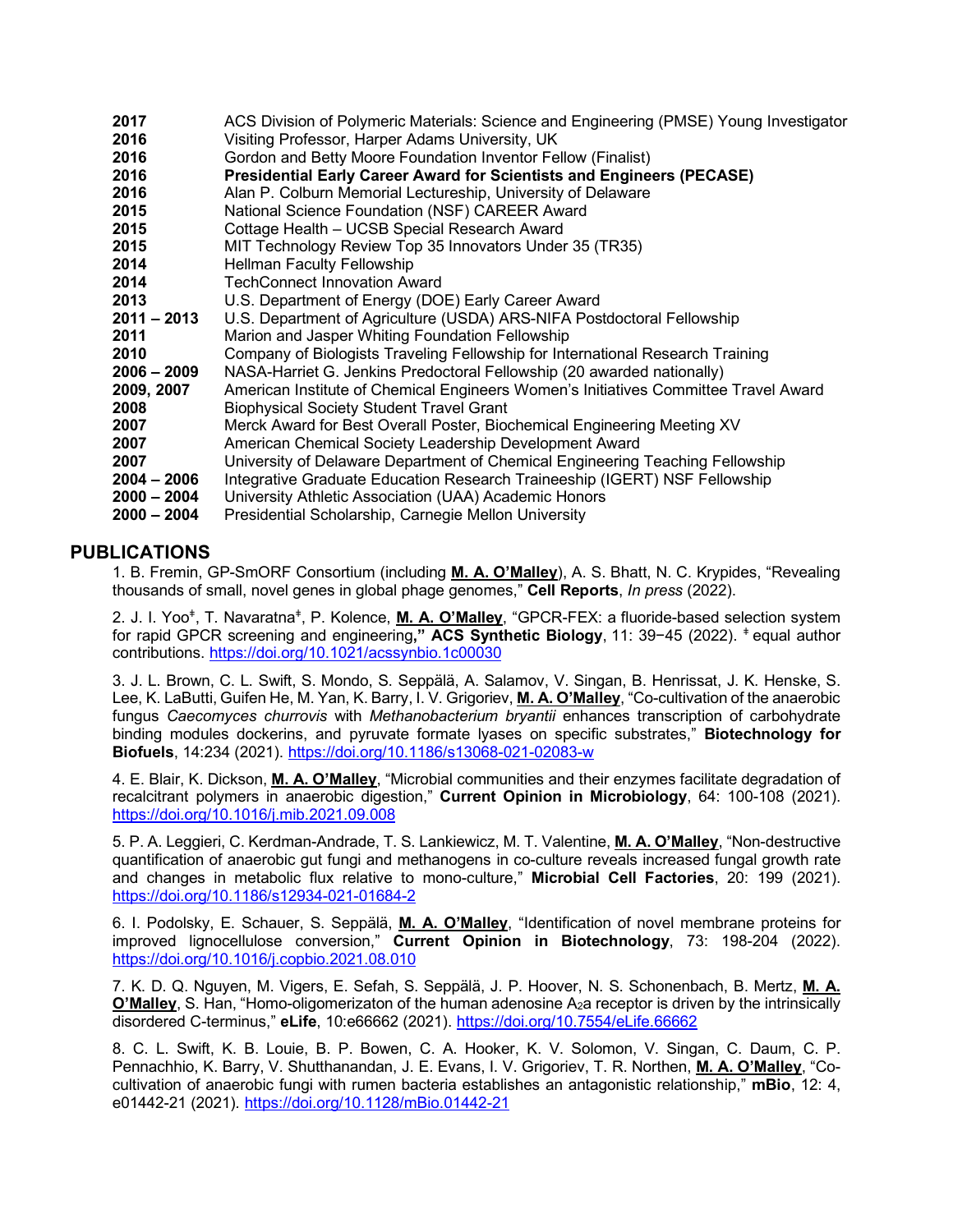9. C. L. Swift, N. G. Malinov, S. J. Mondo, A. Salamov, I. V. Grigoriev, **M. A. O'Malley**, "A genomic catalog of stress response genes in anaerobic fungi for applications in bioproduction," **Frontiers in Fungal Biology**, Vol. 2, Article 708358 (2021)*.* https://doi.org/10.3389/ffunb.2021.708358

10. S. P. Lillington, W. Chrisler, C. H. Haitjema, S. P. Gilmore, C. R. Smallwood, V. Shutthanandan, J. E. Evans, **M. A. O'Malley**, "Cellulosome localization patterns vary across life stages of anaerobic fungi," **mBio**, 12(3): e00832-21 (2021). https://doi.org/10.1128/mBio.00832-21

11. I. A. Podolsky, S. Seppälä, H. Xu, Y. S. Jin, **M. A. O'Malley**, "A SWEET surprise: anaerobic fungal sugar transporters and chimeras enhance sugar uptake in yeast," **Metabolic Engineering**, 66: 137-147 (2021)*.* https://doi.org/10.1016/j.ymben.2021.04.009

12. C. L. Swift, K. Louie, B. Bowen, H. M. Olsen, S. O. Purvine, A. Salamov, S. J. Mondo, K. V. Solomon, A. T. Wright, T. R. Northen, I. V. Grigoriev, N. P. Keller, **M. A. O'Malley**, "Anaerobic gut fungi are an untapped reservoir of natural products," **PNAS**, 118 (18) e20198551118 (2021). https://doi.org/10.1073/pnas.2019855118

13. S. Roux, B. G. Paul, S. C. Bagby, S. Nayfach, M. A. Allen, G. Attwood, R. Cavicchioli, L. Chistoserdova, R. J. Gruninger, S. J. Hallam, M. E. Hernandez, M. Hess, W. Liu, T. A. McAllister, **M. A. O'Malley**, X. Peng, V. I. Rich, S. R. Saleska, E. A. Eloe-Fadrosh, "Ecology and molecular targets of hypermutation in the global microbiome," **Nature Communications**, 12: 3076 (2021). https://doi.org/10.1038/s41467-021-23402-7

14. L. M. G. Saye, T. A. Navaratna, J. P. J. Chong, **M. A. O'Malley**, M. K. Theodorou, M. Reilly, "The anaerobic fungi: challenges and opportunities for industrial lignocellulosic biofuel production," **Microorganisms**, 9(4): 694 (2021). https://doi.org/10.3390/microorganisms9040694

15. P. A. Leggieri, Y. Liu, M. Hayes, B. A. Connors, S. Seppälä, **M. A. O'Malley**, O. S. Venturelli, "Integrating systems and synthetic biology to understand and engineer microbiomes," **Annual Reviews of Biomedical Engineering**, Vol. 23 (2021). https://doi.org/10.1146/annurev-bioeng-082120-022836

16. S. E. Wilken, J. M. Monk, P. A. Leggieri, C. A. Lawson, T. S. Lankiewicz, S. Seppälä, C. Daum, J. Jenkins, A. Lipzen, S. J. Mondo, K. W. Berry, I. V. Grigoriev, J. K. Henske, M. K. Theodorou, B. O. Palsson, L. R. Petzold, **M. A. O'Malley**, "Experimentally validated reconstruction and analysis of a genome-scale metabolic model of an anaerobic Neocallimastigomycota fungus*,*" **mSystems,** 6(1): e00002-21 (2021)*.*  http://dx.doi.org/10.1128/mSystems.00002-21

17. X. Peng, S. E. Wilken, T. S. Lankiewicz, S. P. Gilmore, J. L. Brown, J. K. Henske, C. L. Swift, A. Salamov, K. Barry, I. V. Grigoriev, M. K. Theodorou, D. L. Valentine, **M. A. O'Malley**, "Genomic and functional analyses of fungal and bacterial consortia that enable lignocellulose breakdown in goat gut microbiomes," **Nature Microbiology**: 6(4): 499–511 (2021)*.* (*Invited submission*) http://dx.doi.org/10.1038/s41564-020-00861-0

18. C. Wangsanuwat<sup>+</sup>, K. Heom<sup>+</sup>, E. Liu, *M. A. O'Malley*, S. S. Dey, "Efficient and cost-effective bacterial mRNA sequencing from low input samples through ribosomal RNA depletion," **BMC Genomics***,* 21: 717  $(2020)$ .  $\pm$  equal author contributions

http://dx.doi.org/ 10.1186/s12864-020-07134-4

19. J. I. Yoo, S. Seppälä, **M. A. O'Malley**, "Engineered fluoride sensitivity enables biocontainment and selection of genetically-modified yeasts**,**" **Nature Communications**, 11: 5459 (2020)*.* http://dx.doi.org/10.1038/s41467-020-19271-1

20. GEM Consortium (252 authors, including X. Peng and **M. A. O'Malley**) "A genomic catalog of Earth's microbiomes," **Nature Biotechnology**, 39, 499-509 (2021)*.* http://dx.doi.org/10.1038/s41587-020-0718-6

21. L. Hagen, C. G. Brooke, C. Shaw, A. D. Norbeck, H. Piao, M. O Arntzen, H. Brewer, A. Copeland, N. Isern, A. Shukla, S. Roux, V. Lombard, B.Henrissat, **M. A. O'Malley**, I. Grigoriev, S. Tringe, R. Mackie, L. Pasa-Tolic, P. B. Pope, M. Hess, "Proteome specialization of anaerobic fungi during ruminal degradation of recalcitrant plant fiber," **ISME Journal**, 15: 421–434 (2021). http://dx.doi.org/10.1038/s41396-020- 00769-x

22. T. A. Rush, V. Puech-Pages, A. Bascaules, P. Jargeat, F. Maillet, A. Haouy, A. QuyManh Maës, M. Keller-Pearson, J. Tannous, K. R. Cope, K. Garcia, J. Maeda, C. Johnson, B. Kleven, Q. J. Choudhury, J.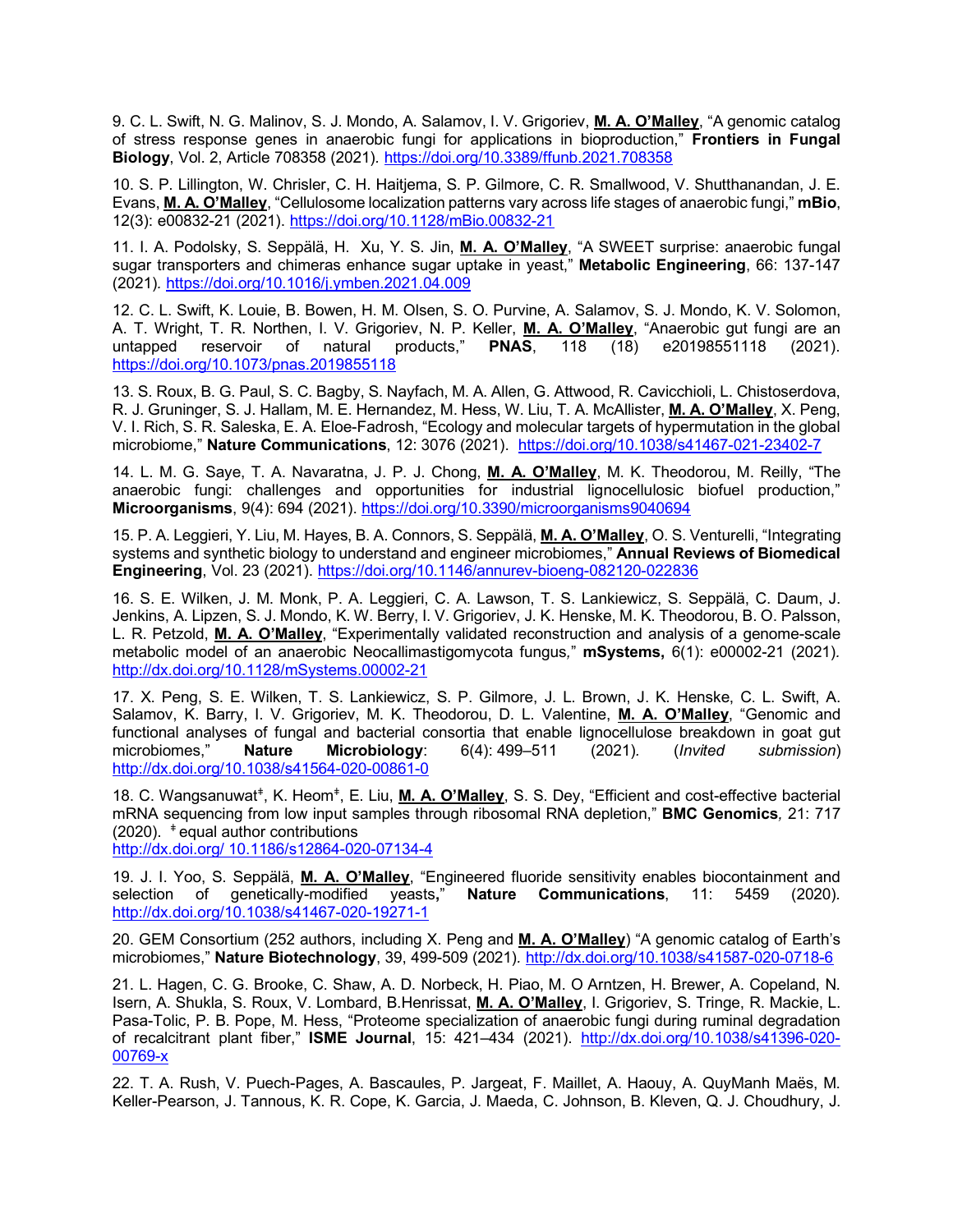Labbé, C. L. Swift, **M. A. O'Malley**, J. W. Bok, S. Cottaz, S. Fort, V. Poinsot, M. R. Sussman, C. Lefort, J. Nett, N. P. Keller, G. Becard, J. M. Ané, "Lipo-chitooligosaccharides as regulatory signals of fungal growth and development," **Nature Communications***,* 11: 3897 (2020)*.* http://dx.doi.org/10.1038/s41467-020- 17615-5

23. S. E. Wilken, P. A. Leggieri, C. Kerdman-Andrade, M. Reilly, M. K. Theodorou, **M. A. O'Malley**, "An Arduino based automatic pressure evaluation system (A-APES) to quantify growth of non-model anaerobes in culture," **AIChE Journal**, 66 (12): e16540 (2020)*.* http://dx.doi.org/10.1002/aic.16540

24. S. P. Gilmore, S. Lillington, C. H. Haitjema, R. de Groot, **M. A. O'Malley**, "Designing chimeric enzymes for synthetic fungal cellulosomes," **Synthetic and Systems Biotechnology**, 5: 23-32 (2020). http://dx.doi.org/doi.org/10.1016/j.synbio.2020.01.003

25. J. I. Yoo, P. S. Daugherty, **M. A. O'Malley**, "Bridging non-overlapping reads illuminates high-order epistasis between distal protein sites in a GPCR," **Nature Communications**, 11, 690 (2020). http://dx.doi.org/10.1038/s41467-020-14495-7

26. S. E. Wilken, S. Seppälä, T. S. Lankiewicz, M. Saxena, J. K. Henske, A. A. Salamov, I. V. Grigoriev, **M. A. O'Malley**, "Genomic and proteomic biases inform metabolic engineering strategies for anaerobic fungi," **Metabolic Engineering Communications**, 10, e00107 (2020). *(Invited submission)* http://dx.doi.org/10.1016/j.mec.2019.e00107

27. S. Lillington, P. Leggieri, K. Heom, **M. A. O'Malley**, "Nature's recyclers: anaerobic microbial communities drive crude biomass deconstruction," **Current Opinion in Biotechnology**, 62: 38-47 (2020). (*Invited submission*) http://dx.doi.org/10.1016/j.copbio.2019.08.015

28. V. Dollhofer, D. Young, S. Seppälä, C. Hooker, N. Youssef, S. M. Podmirseg, M. Nagler, M. Reilly, Y. Li, K. Fliegerová, Y. Cheng, G. W. Griffith, M. Elshahed, K. V. Solomon, **M. A. O'Malley**, M. K. Theodorou, "The biotechnological potential of anaerobic gut fungi," The Mycota Vol. II: Genetics and Biotechnology, 3<sup>rd</sup> edition, edited By J. Philipp Benz and Kerstin Schipper (2020) (book chapter) (*Invited Submission*)*.* http://dx.doi.org/10.1007/978-3-030-49924-2\_17

29. C. E. Lawson, W. R. Harcombe, R. Hatzenpichler, S. R. Lindemann, F. Loffler, **M. A. O'Malley**, H. Garcia-Martin, B. F. Pfleger, L. Raskin, O. S. Venturelli, D. G. Weissbrodt, D. R. Noguera, K. D. McMahon, "Common principles and best practices for engineering microbiomes." **Nature Reviews Microbiology**, **17**: 725–741 (2019). http://dx.doi.org/10.1038/s41579-019-0255-9

30. C. L. Swift, J. L. Brown, S. Seppala, **M. A. O'Malley**, "Co-cultivation of the anaerobic fungus *Anaeromyces robustus* with *Methanobacterium bryantii* enhances transcription of carbohydrate active enzymes," **Journal of Industrial Microbiology**, 46(9):1427-1433 (2019). (*Invited article*) http://dx.doi.org/10.1007/s10295-019-02188-0

31. S. P. Gilmore<sup>‡</sup>, T. Lankiewicz<sup>‡</sup>, S. E. Wilken, J. L. Brown, J. A. Sexton, J. K. Henske, M. K. Theodorou, D. L. Valentine, **M. A. O'Malley**, "Top-down enrichment guides in formation of synthetic microbial consortia for biomass degradation," **ACS Synthetic Biology**, 8: 2174-2185 (2019). ǂ equal author contributions http://dx.doi.org/10.1021/acssynbio.9b00271

32. S. Seppäläǂ, J. I. Yooǂ, D. Yur, **M. A. O'Malley**, "Heterologous transporters from anaerobic fungi bolster fluoride tolerance in *Saccharomyces cerevisiae*," **Metabolic Engineering Communications**, 9, e00091 (2019). ǂ equal author contributions http://dx.doi.org/10.1016/j.mec.2019.e00091

33. S. E. Wilken, C. L. Swift, I. A. Podolsky, T. S. Lankiewicz, J. L. Brown, S. Seppälä, **M. A. O'Malley**, "Linking "omics" to function unlocks the biotech potential of non-model fungi," **Current Opinion in Systems Biology**, 14: 9-17 (2019). *(Invited Article)* http://dx.doi.org/10.1016/j.coisb.2019.02.001

34. I. A. Podolsky<sup>‡</sup>, S. S. Seppälä<sup>‡</sup>, T. S. Lankiewicz, J. L. Brown, C. L. Swift, *M. A. O'Malley*, "Harnessing nature's anaerobes for biotechnology and bioprocessing," **Annual Reviews of Chemical & Biomolecular Engineering,** 10:105-128 (2019). *(Invited Article)* ǂ equal author contributions http://dx.doi.org/10.1146/annurev-chembioeng-060718-030340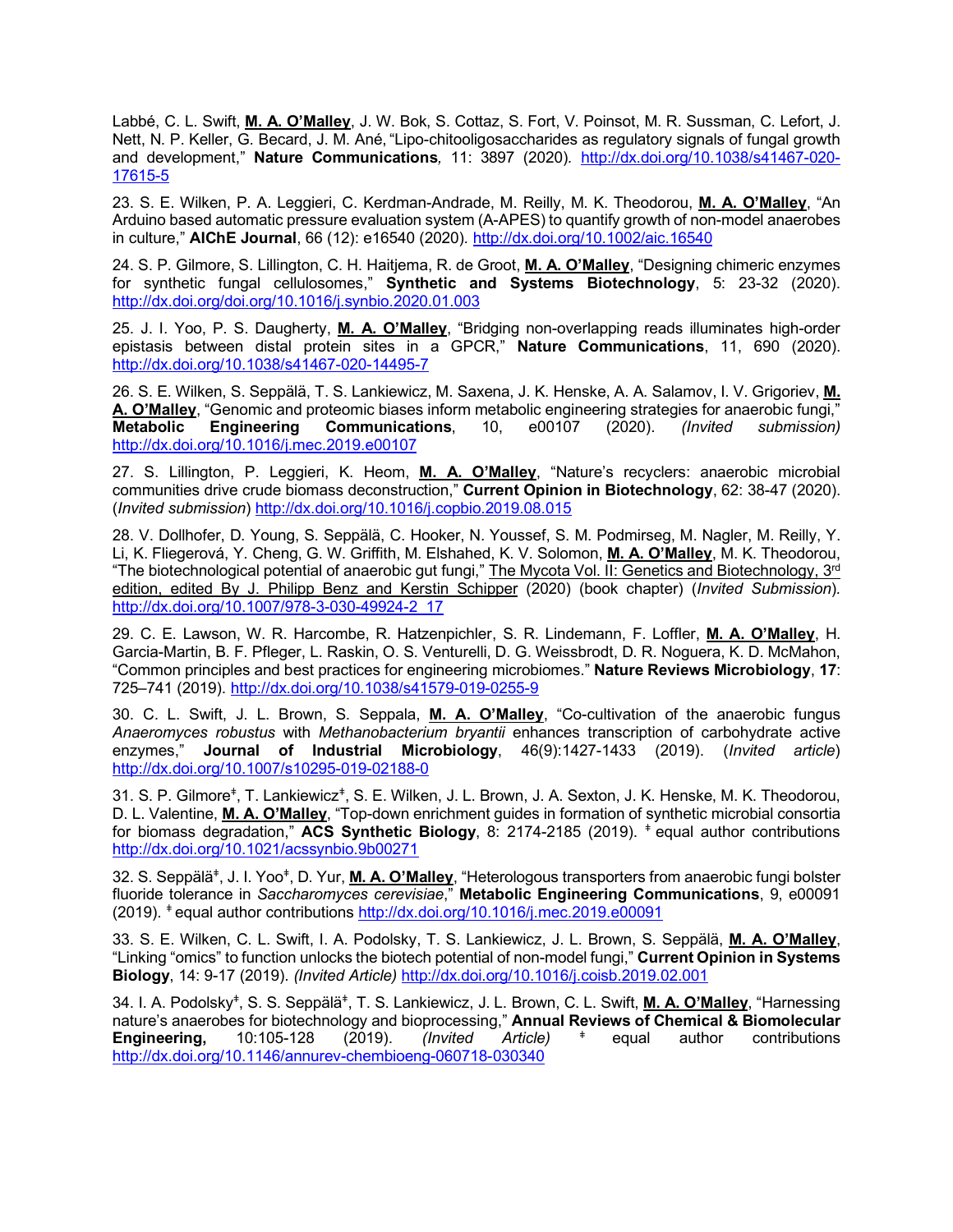35. K. V. Solomon, J. K. Henske, S. P. Gilmore, A. Lipzen, I. Grigoriev, D. A. Thompson, **M. A. O'Malley**, "Catabolic repression in early-diverging anaerobic fungi is partially mediated by natural antisense transcripts," **Fungal Genetics & Biology**, 121: 1-9 (2018). http://dx.doi.org/10.1016/j.fgb.2018.09.004

36. J. K. Henske, S. P. Gilmore, C. H. Haitjema, K. V. Solomon, **M. A. O'Malley**, "Biomass-degrading enzymes are catabolite repressed in anaerobic gut fungi," **AIChE Journal**, 64(12): 4263-4270 (2018). (*Invited Article, Founders Issue Honoring Jay Bailey*) http://dx.doi.org/10.1002/aic.16395

37. J. I. Yoo, **M. A. O'Malley**, "Tuning vector stability and integration frequency elevates functional GPCR production and homogeneity in *Saccharomyces cerevisiae*." **ACS Synthetic Biology**, 7(7): 1763-1772 (2018). http://dx.doi.org/10.1021/acssynbio.8b00036

38. S. E. Wilken, M. Saxena, L. R. Petzold, **M. A. O'Malley**, "*In silico* identification of microbial partners to form consortia with anaerobic fungi," **Processes**, 6(1), 7 (2018). (*Invited Article*) http://dx.doi.org/10.3390/pr6010007

39. J. K. Henske, S. E. Wilken, K. V. Solomon, C. E. Smallwood, V. Shutthanandan, J. E. Evans, M. K. Theodorou, **M. A. O'Malley**, "Metabolic characterization of anaerobic fungi provides a path forward for bioprocessing of crude lignocellulose," **Biotechnology & Bioengineering**, 115(4): 874-884 (2018). http://dx.doi.org/10.1002/bit.26515

40. J. K. Henske, S. P. Gilmore, D. Knop, F. J. Cunningham, J. Sexton, C. E. Smallwood, V. Shutthanandan, J. E. Evans, M. K. Theodorou, **M. A. O'Malley**, "Transcriptomic characterization of *Caecomyces churrovis*: a novel, non-rhizoid forming lignocellulolytic anaerobic fungus," **Biotechnology for Biofuels**, 10: 305 (2017). http://dx.doi.org/10.1186/s13068-017-0997-4

41. J. K. Henske<sup>‡</sup>, S. D. Springer<sup>‡</sup>, **M. A. O'Malley,** A. Butler, "Substrate based differential expression analysis reveals control of biomass degrading enzymes in *Pycnoporus cinnabarinus*," **Biochemical Engineering Journal***,* 130: 83-89 (2018). ǂ equal author contributions http://dx.doi.org/10.1016/j.bej.2017.11.015

42. S. Seppälä<sup>\*</sup>, S. E. Wilken<sup>\*</sup>, D. Knop, K. V. Solomon, M. A. O'Malley, "The importance of sourcing enzymes from non-conventional fungi for metabolic engineering & biomass breakdown," **Metabolic Engineering**, 44: 45-59 (2017). ǂ equal author contributions http://dx.doi.org/10.1016/j.ymben.2017.09.008 (Invited Submission)

43. J. E. Edwards, R. J. Forster, T. M. Callaghan, V. Dollhofer, S. S. Dagar, Y. Cheng, J. Chang, S. Kittelmann, K. Fliegerova, A. K. Puniya, J. K. Henske, S. P. Gilmore, **M. A. O'Malley**, G. W. Griffith, H. Smidt, "PCR and 'omics based techniques to study the diversity, ecology and biology of anaerobic fungi: insights, challenges and opportunities," **Frontiers in Microbiology**, 8:1657 (2017). http://dx.doi.org/10.3389/fmicb.2017.01657

44. S. P. Gilmore, J. K. Henske, J. A. Sexton, K. V. Solomon, S. Seppälä, J. I. Yoo, L. M. Huyett, A. Pressman, Z. Cogan, V. Kivenson, X. Peng, Y. Tan, D. L. Valentine, **M. A. O'Malley**, "Genomic analysis of methanogenic archaea reveals a shift towards energy conservation," **BMC Genomics**, 18:639 (2017). http://dx.doi.org/10.1186/s12864-017-4036-4

45. X. Peng, C. L. Swift, M. K. Theodorou, **M. A. O'Malley**, "Methods for genomic characterization & maintenance of anaerobic fungi," **Methods in Molecular Biology, Fungal Genomics, Springer Protocols Series***. pp 53-67* (2018)*.* (Invited Submission) http://dx.doi.org/10.1007/978-1-4939-7804-5\_5

46. C. H. Haitjema<sup>‡</sup>, S. P. Gilmore<sup>‡</sup>, J. K. Henske, K. V. Solomon, R. deGroot, A. Kuo, S. Mondo, A. Kuo, S. J. Mondo, A. A. Salamov, K. LaButti, Z. Zhao, J. Chiniquy, K. Barry, H. M. Brewer, S. O. Purvine, A. T. Wright, M. Hainaut, B. Boxma, T. van Alen, J. H. P. Hackstein, B. Henrissat, S. E. Baker, I. V. Grigoriev, **M. A. O'Malley**, "A parts list for fungal cellulosomes revealed by comparative genomics," **Nature Microbiology**, 2(8): 17087 (2017). <sup> $#$ </sup> equal author contributions http://dx.doi.org/10.1038/nmicrobiol.2017.87

47. S. J. Mondo, R. O. Dannebaum, R. Kuo, K. LaButti, S. Haridas, A. Kuo, A. Salamov, S. R. Ahrendt, A. Lipzen, W. Sullivan, W. Andreopolous, A. Clum, E. Lindquist, C. Daum, G. Ramamoorthy, A. Gryganskyi, D. Dulley, J. Magnuson, T. Y. James, **M. A. O'Malley**, J. E. Stajich, J. W. Spatafora, A. Visel, I. V. Grigoriev,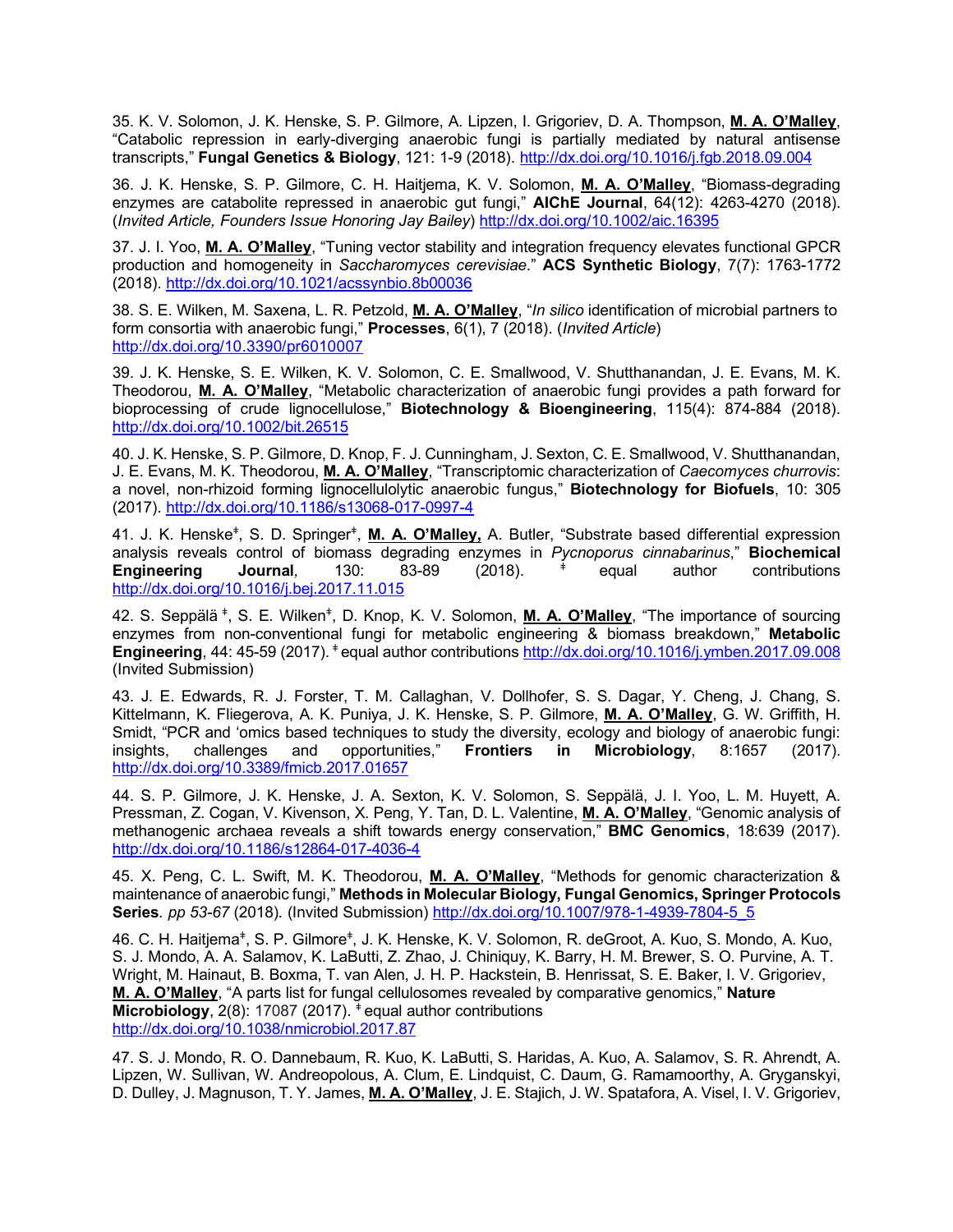"Widespread adenine N6-methylation of active genes in fungi", **Nature Genetics**, 49: 964-968 (2017). http://dx.doi.org/10.1038/ng.3859

48. J. Niu, D. J. Lunn, A. Pusuluri, J. I. Yoo, **M. A. O'Malley**, S. Mitragotri, H. T. Soh, C. J. Hawker, "Engineering live cell surfaces with functional polymers via cytocompatible controlled radical polymerization," **Nature Chemistry**, 9: 537-545 (2017). http://dx.doi.org/10.1038/nchem.2713

49. S. Seppälä, K. V. Solomon, S. P. Gilmore, J. K. Henske, **M. A. O'Malley**, "Mapping the membrane proteome of anaerobic fungi identifies a wealth of carbohydrate binding proteins and transporters", **Microbial Cell Factories**, 15(1): 2012 (2016). http://dx.doi.org/10.1186/s12934-016-0611-7

50. X. Peng, S. P. Gilmore, **M. A. O'Malley**, "Microbial communities for bioprocessing: lessons learned from nature," **Current Opinion in Chemical Engineering**, 14: 103-109 (2016). (*Invited Article*) http://dx.doi.org/10.1016/j.coche.2016.09.003

51. J. L. Guerrero, P. S. Daugherty, **M. A. O'Malley**, "Emerging technologies for protease engineering: new tools to clear out disease," **Biotechnology & Bioengineering**, 114(1): 33-38 (2017). (*Invited Article*) http://dx.doi.org/10.1002/bit.26066

52. N. S. Schonenbach, M. D. Rieth, S. Han, **M. A. O'Malley**, "Adenosine A2a receptors form distinct oligomers in protein detergent complexes," **FEBS Letters**, 590: 3295-3306 (2016). http://dx.doi.org/10.1002/1873-3468.12367

53. G. J. Li, et al (+134 additional authors including K. V. Solomon, J. K. Henske, C. H. Haitjema, S. P. Gilmore, M. K. Theodorou, and **M. A. O'Malley**), "Fungal diversity notes 253-366: taxonomic and phylogenetic contributions to fungal taxa," **Fungal Diversity***,* 78(1): 1-237 (2016). http://dx.doi.org/10.1007/s13225-016-0366-9

54. K. V. Solomon, E. Ovadia, F. Yu, W. Mizunashi, **M. A. O'Malley**, "Mitochondrial targeting increases specific activity of a heterologous valine assimilation pathway in *Saccharomyces cerevisiae*," **Metabolic Engineering Communications***,* 3: 68-75 (2016). *(Most Accessed Article)* http://dx.doi.org/10.1016/j.meteno.2016.03.004

55. K. V. Solomon, C. H. Haitjema, J. K. Henske, S. P. Gilmore, D. Borges-Rivera, A. Lipzen, H. M. Brewer, S. O. Purvine, A. T. Wright, M. K. Theodorou, I. Grigoriev, A. Regev, D. A. Thompson, **M. A. O'Malley**, "Early-branching gut fungi possess a large, comprehensive array of biomass-degrading enzymes," **Science**, 351: 1192-1195 (2016). http://dx.doi.org/10.1126/science.aad1431

*Highlighted ahead of print as a First Release; featured in BBC News, Newsweek, CNBC News, Forbes, and radio interview on the BBC Newshour. Featured in Trends in Biochemical Sciences in a commentary by N. Louise Glass.*

56. J. L. Guerrero, **M. A. O'Malley**, P. S. Daugherty, "Intracellular FRET-based screen for redesigning the specificity of secreted proteases," **ACS-Chemical Biology***,* 11(4): 961-970 (2016). http://dx.doi.org/10.1021/acschembio.5b01051

57. K. V. Solomonǂ, J. K. Henskeǂ, M. K. Theodorou, **M. A. O'Malley**, "Robust and effective methodologies for cryopreservation and DNA extraction from anaerobic gut fungi," **Anaerobe***,* 38: 39-46 (2016). ǂ equal author contributions (*Most Accessed Article*) http://dx.doi.org/10.1016/j.anaerobe.2015.11.008

58. S. P. Gilmore, J. K. Henske, **M. A. O'Malley**, "Driving biomass breakdown through engineered cellulosomes," **Bioengineered**, 6:4, 204-208 (2015). (*Invited Article, Most Accessed Article*) http://dx.doi.org/10.1080/21655979.2015.1060379

59. N. S. Schonenbach, S. Hussain, **M. A. O'Malley**, "Structure and function of G-protein coupled receptor oligomers: implications for drug discovery," **WIRES: Nanomedicine and Nanobiotechnology**, 7: 408-427 (2015). (*Invited Article*) http://dx.doi.org/10.1002/wnan.1319

60. C. Haitjema, K. V. Solomon, J. K. Henske, M. K. Theodorou, **M. A. O'Malley**, "Anaerobic gut fungi: advances in isolation, culture, and cellulolytic enzyme discovery for biofuel production," **Biotechnology & Bioengineering***,* 111(8): 1471-1482 (2014). (*Invited Article*) http://dx.doi.org/10.1002/bit.25264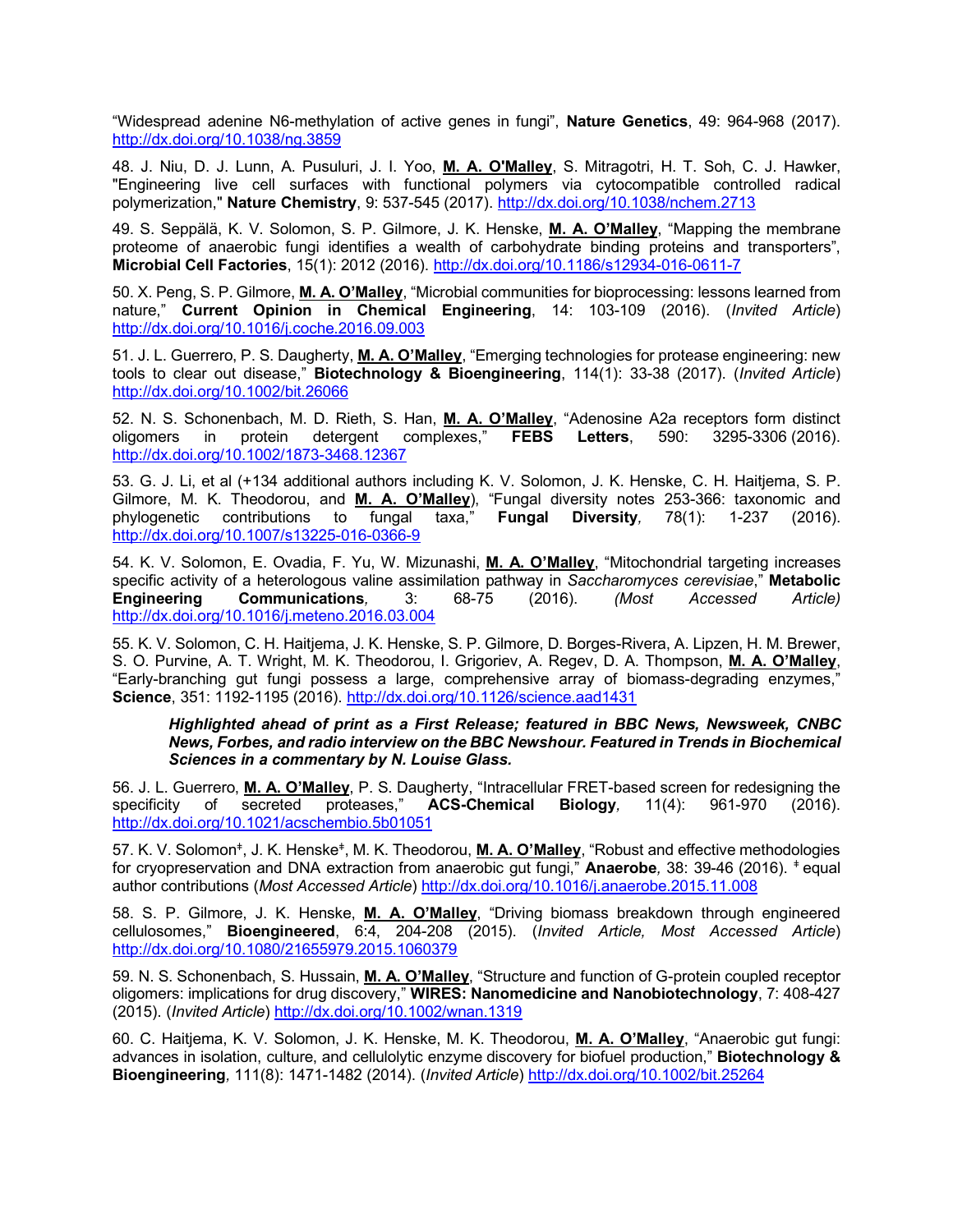61. K. V. Solomon, C. H. Haitjema, D. A. Thompson, **M. A. O'Malley**, "Extracting data from the muck: deriving biological insight from complex microbial communities and non-model organisms with nextgeneration sequencing," **Current Opinion in Biotechnology**, 28: 103-110 (2014). (*Invited Article*) http://dx.doi.org/10.1016/j.copbio.2014.01.007

62. **M. A. O'Malley**, M. K. Theodorou, C. A. Kaiser, "Evaluating expression and catalytic activity of anaerobic fungal fibrolytic enzymes native to *Piromyces sp E2* in *Saccharomyces cerevisiae,*" **Environmental Progress and Sustainable Energy**, 31(1): 37-46 (2012). (*Most Accessed Article*) http://dx.doi.org/10.1002/ep.10614

63. **M. A. O'Malley**. "Neuromethods, Vol. 60: Methods for the Discovery and Characterization of G Protein-Coupled Receptors, edited by Craig W. Stevens", **ChemBioChem**, 13(6): 905-906 (2012). (Book Review) http://dx.doi.org/10.1002/cbic.201100751

64. **M. A. O'Malley**, M. E. Helgeson, N. J. Wagner, A. S. Robinson, "Toward rational design of protein detergent complexes: determinants of mixed micelles that are critical for the *in vitro* stabilization of a Gprotein coupled receptor," **Biophysical Journal**, 101(8): 1938-1948 (2011). http://dx.doi.org/10.1016/j.bpj.2011.09.018

65. **M. A. O'Malley**, M. E. Helgeson, N. J. Wagner, A. S. Robinson, "The morphology and composition of cholesterol-rich micellar nanostructures determine transmembrane protein (GPCR) activity," **Biophysical Journal**, 100(2):L11-L13 (2011). (*Featured Article, Most Accessed Article*) http://dx.doi.org/10.1016/j.bpj.2010.12.3698

66. **M. A. O'Malley,** A. N. Naranjo, T. Lazarova, A. S. Robinson, "Analysis of adenosine A2a receptor stability: effects of ligands and disulfide bonds," **Biochemistry**, 49: 9181-9189 (2010). http://dx.doi.org/10.1021/bi101155r

67. **M. A. O'Malley**, J. D. Mancini, C. L. Young, E. C. McCusker, D. Raden, A. S. Robinson, "Progress towards heterologous expression of active G-protein coupled receptors in *Saccharomyces cerevisiae*: linking cellular stress responses with translocation and trafficking," **Protein Science,** 18(11):2356-2370 (2009). http://dx.doi.org/10.1002/pro.246

68. **M. A. O'Malley**, T. Lazarova, Z. T. Britton, A. S. Robinson, "High-level expression in *Saccharomyces cerevisiae* enables isolation and spectroscopic characterization of functional human adenosine A2a receptor," **Journal of Structural Biology,** 159:166-178 (2007). (*Invited Article*) http://dx.doi.org/10.1016/j.jsb.2007.05.001

69. E. C. McCusker, S. E. Bane, **M. A. O'Malley**, A. S. Robinson, "Heterologous GPCR expression: a bottleneck to obtaining crystal structures," **Biotechnology Progress**, 23(3):540-547 (2007). (*Invited Article*) http://dx.doi.org/10.1021/bp060349b

70. A. Wedekind, **M. A. O'Malley**, R. T. Niebauer, A. S. Robinson, "Optimization of the human adenosine A2a receptor yields in *Saccharomyces cerevisiae,*" **Biotechnology Progress**, 22(5):1249-1255 (2006). http://dx.doi.org/10.1021/bp050431r

## **PUBLICATIONS IN REVIEW**

1. N. S. Schonenbach, A. M. Duran, J. I. Yoo, K. D. Q. Nguyen, J. Meiler, S. Han, **M. A. O'Malley**, "Towards engineering GPCR variants devoid of free cysteines via molecular modeling and combinatorial mutagenesis," *Submitted*. (*Journal of Molecular Biology*).

2. T. S. Lankiewicz, D. L. Valentine, **M. A. O'Malley**, "An argument for using anaerobes to advance biomanufacturing and synthetic biology," *Submitted* (*mSystems*).

3. M. S. Elshahed, R. A Hanafy,Y. Cheng, S. S. Dagar, J. Edwards, V. Flad, K. O. Fliegerová, G. W Griffith, S. Kittelmann, M. Lebuhn, **M. A. O'Malley**, S. Podmirseg, K. V. Solomon, J. Vinzelj, D. Young, N. Youssef, "On the characterization and rank assignment criteria for the anaerobic fungi (Neocallimastigomycota)," *Submitted* (*International Journal of Systematic and Evolutionary Microbiology*)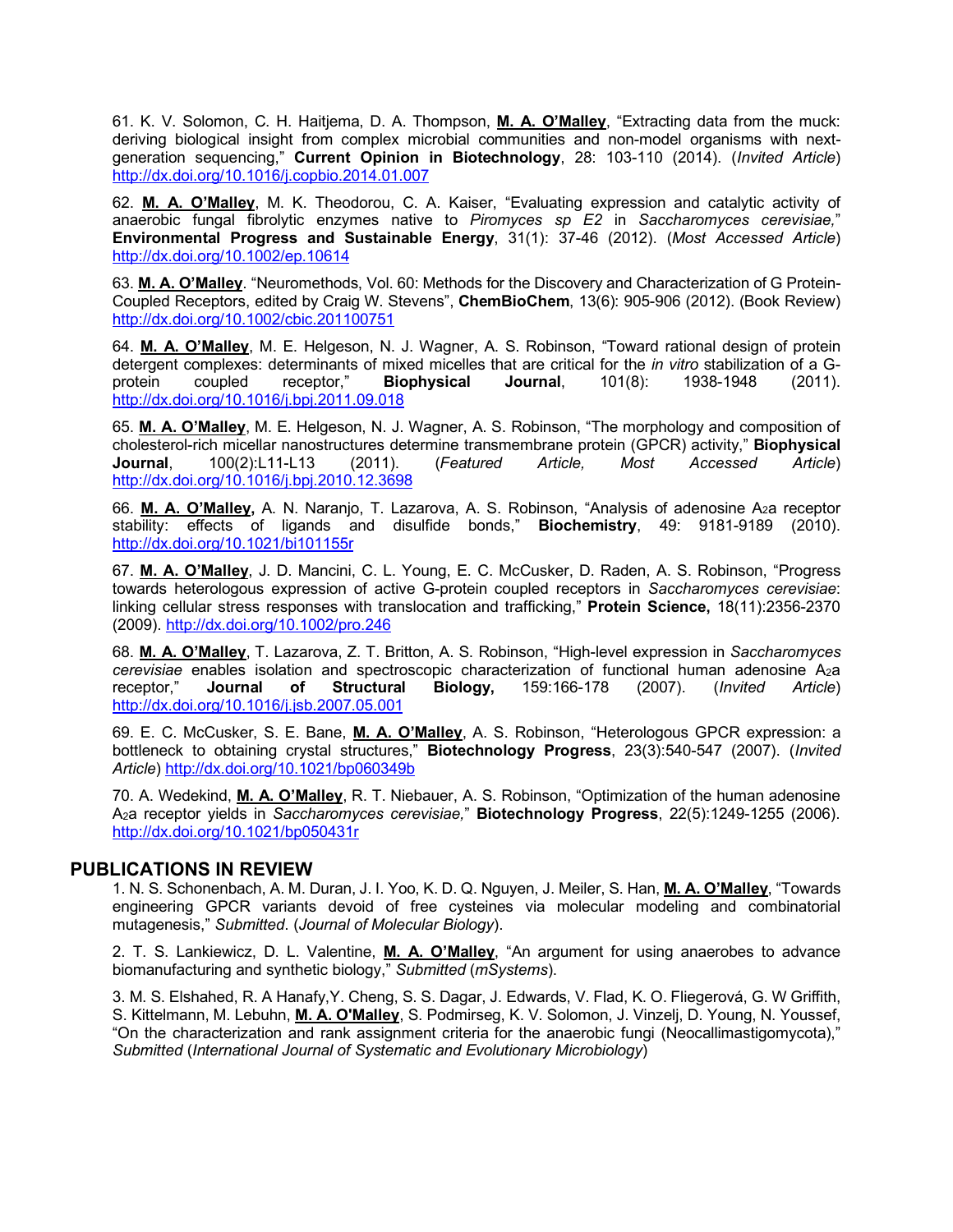4. T. S. Lankiewicz, S. P. Lillington, **M. A. O'Malley**, "Lignocellulosic enzyme discovery in anaerobic fungi (Neocallimastigomycetes) enables biorefinery innovation," *Submitted*. (Invited, *Microbiology and Molecular Biology Reviews*)

5. P. A. Leggieri, M. T. Valentine, **M. A. O'Malley**, "Biofilm disruption enhances growth rate and carbohydrate active enzyme production in anaerobic fungi," *Submitted*. (*Bioresource Technology*)

6. T. S. Lankiewicz, H. Choudhary, Y. Gao, B. Amer, S. P. Lillington, P. A. Leggieri, J. L. Brown, C. L. Swift, A. Lipzen, H. Na, M. Amirebrahimi, M. K. Theodorou, E. E.K. Baidoo, K. Barry, I. V. Grigoriev, V. I. Tomhokin, J. Gladden, S. Singh, J. C. Mortimer, J. Ralph, B. A. Simmons, S. W. Singer, **M. A. O'Malley**, "Lignin deconstruction by anaerobic fungi," *Submitted* (*Science*)

# **INTELLECTUAL PROPERTY**

U.S. Patent, Patent Number: 10676766 – Inventors: Michelle A. O'Malley, Kevin V. Solomon, Wataru Mizunashi, Fujio Yu, "Biological Production of Methyl Methacrylate," (Issued 6/9/2020) (Licensed by Mitsubishi-Rayon)

U.S. Patent, Patent Number: 10717768 – Inventors: Michelle A. O'Malley, Kevin V. Solomon, Charles H. Haitjema, "Proteins from Anaerobic Fungi and Uses Thereof," (Issued 9/24/2020) (Licensed by Cognitek)

Invention Disclosure and Provisional Patent Application – Inventors: Igor Podolsky, Susanna Seppala, Michelle A. O'Malley. "Construction and engineering of novel membrane protein transporters for bioproduction," Assignee: The Reagents of the University of California; UC CASE NUMBER: UCSB 2021- 856.

Invention Disclosure and Provisional Patent Application – Inventors: Justin Yoo, Michelle A. O'Malley. "Fluoride tolerance as a selection mechanism in yeast," Assignee: The Reagents of the University of California; UC CASE NUMBER: UCSB 2018-421-1.

Invention Disclosure and Provisional Patent Application – Inventors: Jennifer Guerrero, Michelle A. O'Malley, Patrick S. Daugherty. "Methods and compositions for redesigning secreted proteases for therapeutic use," Assignee: The Reagents of the University of California; UC CASE NUMBER: UCSB 2016- 011

## **SELECTED PUBLICITY, QUOTES, AND FEATURED ARTICLES**

Natural Products in Unexpected Plates, UCSB Current, June 24, 2021 https://www.news.ucsb.edu/2021/020340/natural-produ

Gut fungi: Unexpected source of novel chemicals, DOE Joint Genome Institute, April 18, 2021 https://jgi.doe.gov/gut-fungi-unexpected-source-of-novel-chemicals/

Wonder Fungi: From biofuels and other commodity chemicals to methane production, genomic study peers into the mysteries of a goat's gut, *UCSB Current*, February 1, 2021 https://www.news

How Goat Poop Illuminates the Future of Biotechnology, *Modern Farmer*, February 21, 2021 https://modernfarmer.com/2021/02/how-goat-poop-illuminates-the-future-of-biotechnology/

Faculty open up about the mental health under the COVID-19 pandemic, *Chemical & Engineering News*, May 18, 2020.

https://cen.acs.org/careers/diversity/Faculty-open-mental-health-under/98/i19

Innovation for Humanity: Chemical Engineering Professor Michelle O'Malley Recognized for Work in Medical, Biological Fields, *UCSB Current*: April 2, 2020. https://www.news.ucsb.edu/2020/019846/innovation-humanity

Michelle O'Malley Seeks Greener Chemistry through Elusive Fungi, *Science News*: October 2, 2019. https://www.sciencenews.org/article/michelle-omalley-sn-10-scientists-to-watch

Betting on Waste, **UC-Santa Barbara Current**: September 10, 2019. https://www.news.ucsb.edu/2019/019618/betting-waste

Engineers embrace microbiome messiness, **Nature Methods**: June 19, 2019. https://www.nature.com/articles/s41592-019-0460-5

A Dung Detective Hunts for Rare Microbes, **NPR Science Friday (national radio interview)**: March 23, 2018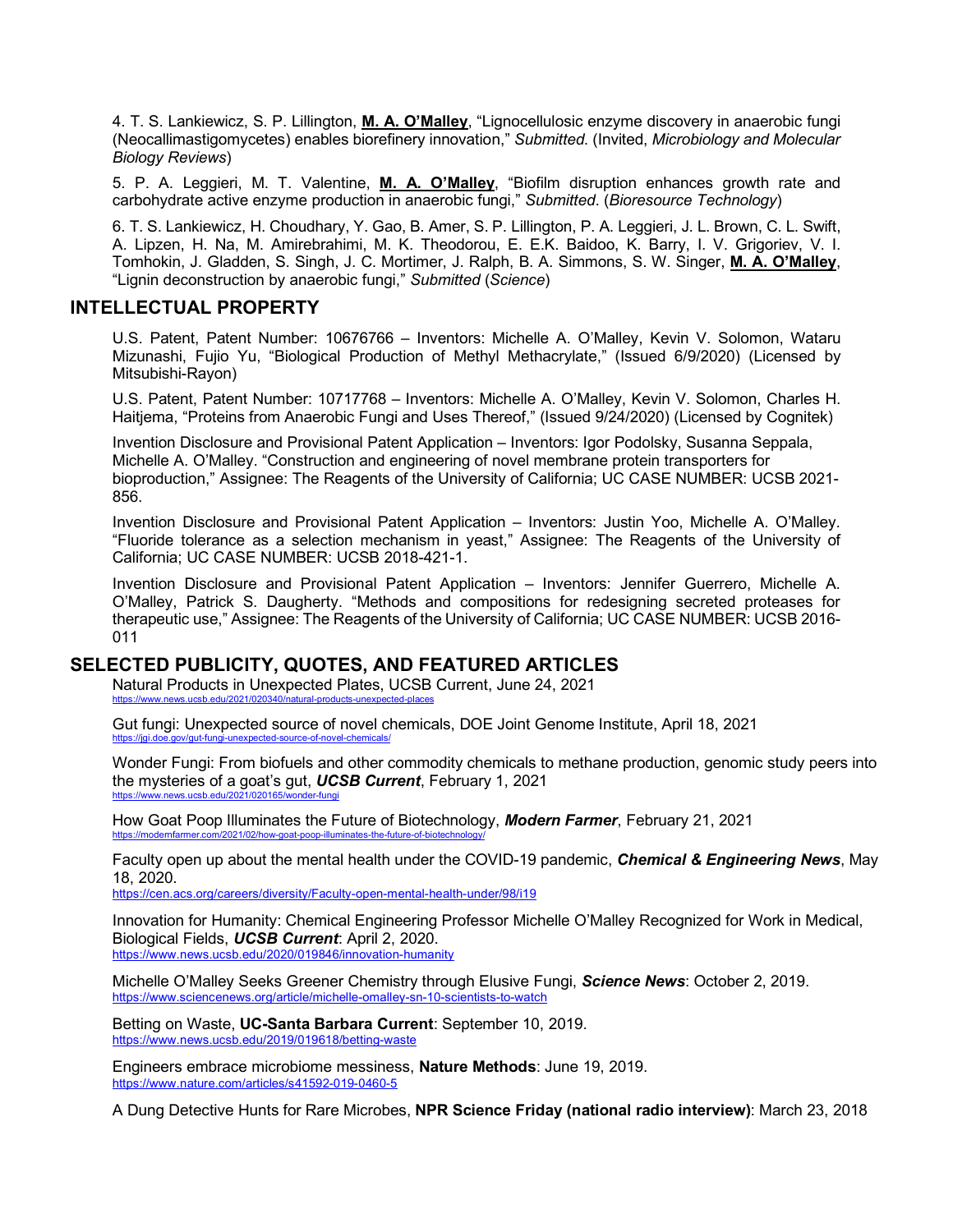https://www.sciencefriday.com/segments/a-dung-detective-hunts-for-rare-microbes/

Scientists are Learning Exciting New Things from S\*\*\*holes: *Mother Jones*: January 15, 2018 https://www.motherjones.com/environment/2018/01/scientists-are-learning-exciting-new-things-from-shitholes/

How Fungal Enzymes Break Down Cell Walls, *DOE Office of Science*: November 14, 2017 https://science.energy.gov/ber/highlights/2017/ber-2017-11-d/

Driving Better Biofuels, *Academic Minute* (NPR Radio Interview): November 2, 2017. https://academicminute.org/2017/11/michelle-omalley-university-of-california-santa-barbara-biofuels/

Fungal Enzymes Team Up to More Efficiently Break Down Cellulose, *DOE JGI*: May 26, 2017. http://jgi.doe.gov/fungal-enzymes-team-up-efficiently-break-down-cellulose/

Yes, you can have a life outside the lab, *Science*: May 24, 2017. http://www.sciencemag.org/careers/2017/05/yes-you-can-have-life-outside-lab

Getting the Most Out of Your Postdoc, *Science*: September 19, 2016. http://www.sciencemag.org/careers/2016/09/getting-most-out-your-postdoc

Female Researchers Highlighted as Biofuel Innovators, *Laboratory Equipment*: August, 2016. http://science.energy.gov/news/featured-articles/2016/05-11-16/

What Biofuel Production Can Learn from the Zoo, *Department of Energy*: May 11, 2016. http://science.energy.gov/news/featured-articles/2016/05-11-16/

Can Goat Poop Overpower Fossil Fuels, *Forbes*: February 26, 2016. http://www.forbes.com/sites/jamesconca/2016/02/26/can-goat-poop-overpower-fossil-fuels/#a76c71d7c76f

Gut Feeling: How Animals Can Transform Renewables, *CNBC*: February 23, 2016. http://www.cnbc.com/2016/02/23/gut-feeling-how-animals-can-transform-renewables.html

Fungi from goats' guts could lead to better biofuels, *BBC News (Accompanying radio interview on BBC Newshour)*: February 19, 2016. http://www.bbc.com/news/science-environment-35612554

Biofuel from Fungi: barnyard poop has potential to be broken down and turned into energy, *Newsweek*: February 19, 2016.

http://www.newsweek.com/biofuel-fungi-farm-animal-poop-energy-428623

Biofuel Tech Straight from the Farm, *PNNL*: February 18, 2016. https://www.pnnl.gov/science/highlights/highlight.asp?id=4203

35 Innovators Under 35, 2015, *MIT Technology Review*: August 18, 2015 http://www.technologyreview.com/lists/innovators-under-35/2015/pioneer/michelle-omalley/

Engineering a new chemical communication system into bacteria, *Chemical & Engineering (C&E) News*: August 10, 2015. http://cen.acs.org/articles/93/web/2015/08/Engineering-New-Chemical-Communication-System.html

Why the Biofuels Industry Needs New Technology, *MIT Technology Review*: June 29, 2015.

http://www.technologyreview.com/news/538876/at-a-crossroads-biofuels-seek-a-new-path-forward/

It Takes Teamwork, Environmental Molecular Science Laboratory (EMSL) *Molecular Bond*: August 1, 2014. http://www.emsl.pnnl.gov/emslweb/sites/default/files/TMB\_August\_2014\_WEB.pdf

Just Horsing Around, *Institution of Chemical Engineering Blog*: September 24, 2014. http://ichemeblog.org/2014/09/24/just-horsing-around-day-120/comment-page-1/

Brewing Biofuel, *The Why Files*: January 31, 2014. http://whyfiles.org/2014/brewing-biofuel/

Enzymes from horse feces could hold secret to streamlining biofuel production, **American Chemical Society (ACS)**: April 11, 2013.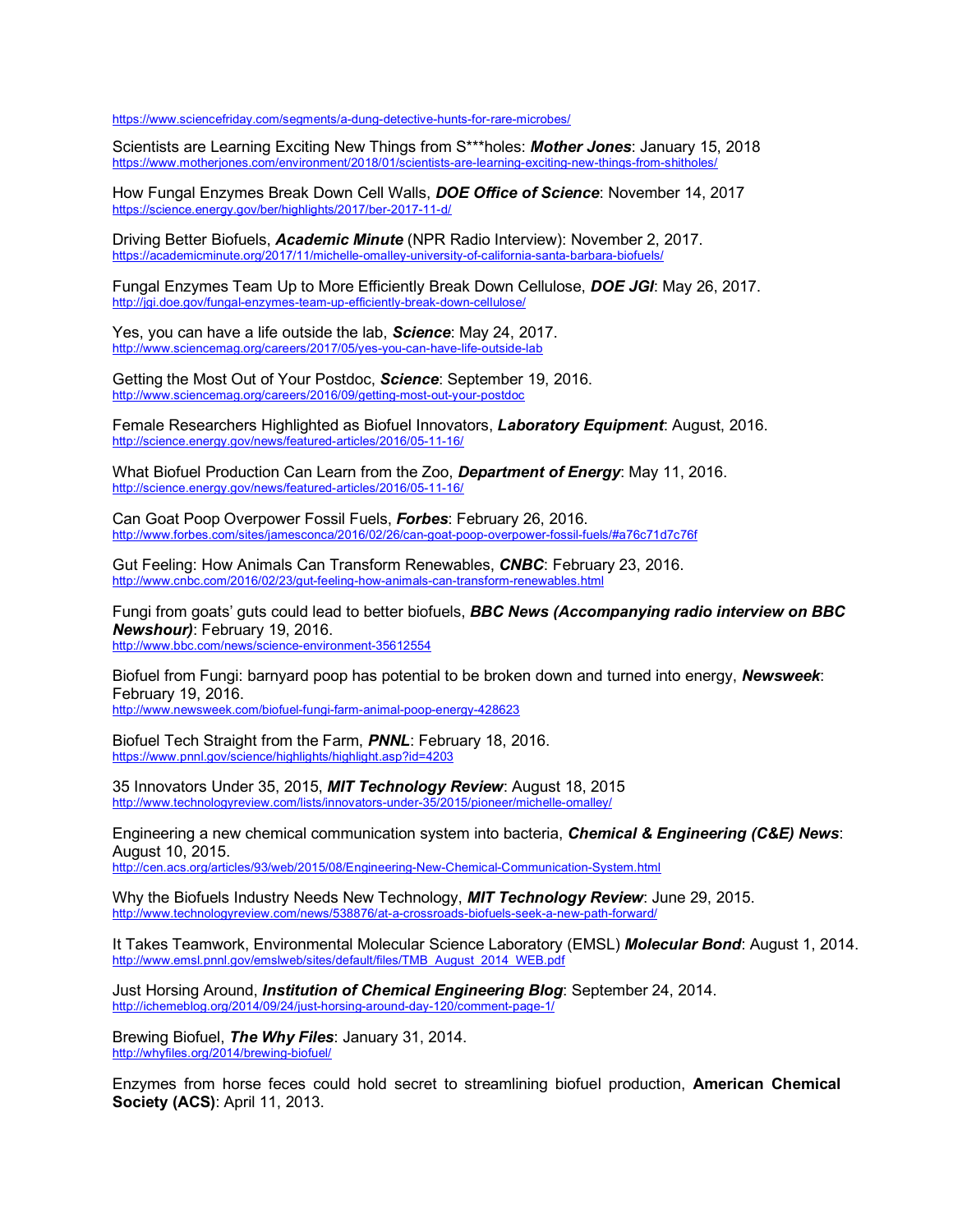http://portal.acs.org/portal/acs/corg/content?\_nfpb=true&\_pageLabel=PP\_ARTICLEMAIN&node\_id=222&content\_id=CNBP\_032591 &use\_sec=true&sec\_url\_var=region1&\_\_uuid=52def8c3-abcf-4a47-b22a-1de81f3cbaa8

Biofuel: What's new to make you go vrooom!, *Huffingtonpost*: April 30, 2013. http://www.huffingtonpost.ca/jason-tetro/biofuel\_b\_3127654.html

The secret to biofuels might be hidden in poop, *Smithsonian.com*: April 16, 2013. http://blogs.smithsonianmag.com/smartnews/2013/04/the-secret-to-biofuels-might-be-hidden-in-poop/

Horse poop fungi hold secret to cheaper biofuels, *Discovery News*: April 11, 2013. http://news.discovery.com/tech/alternative-power-sources/horse-poop-fungi-biofuel-130411.htm

Horse manure yields secret to ethanol fuel, *Los Angeles Times*: April 11, 2013. http://articles.latimes.com/2013/apr/11/science/la-sci-sn-horse-manure-fuel-20130409

#### **INVITED SEMINARS**

"Unlocking the Biotech Potential of Anaerobic Gut Fungi," Chemical Engineering Department, **European Cooperation in Science & Technology (COS) 4th NC Yeast Series**, May 2022. (virtual)

"Unlocking the Biotech Potential of Anaerobic Gut Fungi," Chemical Engineering Department, **University of Houston**, April 2022.

"Unlocking the Biotech Potential of Anaerobic Gut Fungi," Chemical and Biological Engineering Department, **University of Wisconsin-Madison**, February 2022.

"Unlocking the Biotech Potential of Anaerobic Gut Fungi," Chemical Engineering Program, **Arizona State University**, February 2022.

"Unlocking the Biotech Potential of Anaerobic Gut Fungi," Department of Civil and Environmental Engineering, **Rice University**, October 2021.

"Unlocking the Biotech Potential of Anaerobic Gut Fungi," Department of Chemical Engineering, **Caltech**, October 2021.

"Unlocking the Biotech Potential of Anaerobic Gut Fungi," Department of Chemical and Biomolecular Engineering, **Georgia Tech**, September 2021.

"Deciphering the Structure and Function of CAZymes and Cellulosomes from Anaerobic Gut Fungi," **UCLA-DOE Institute for Genomics and Proteomics**, August 2021.

"Exploiting Anaerobes for Biomass Breakdown and Sustainable Chemistry", Department of Bioengineering, **EPFL**, February 2021.

"Exploiting Anaerobes for Biomass Breakdown and Sustainable Chemistry", Department of Bioengineering, **UC-San Diego**, October 2020.

"From Trash to Treasure via Microbiome Engineering", Department of Chemical Engineering, **UC-Santa Barbara**, August 2020.

"Exploiting Anaerobes for Biomass Breakdown and Sustainable Chemistry", Department of Bioengineering, **UC-Riverside**, June 2020.

"Exploiting Anaerobes for Biomass Breakdown and Sustainable Chemistry", Department of Molecular, Cell, and Developmental Biology, **UCSB**, January 2020.

"Exploiting Anaerobes for Biomass Breakdown and Sustainable Chemistry", **Lars G. Ljungdahl Lectureship**, Department of Biochemistry, **University of Georgia**, January 2020.

"Harnessing Gut Microbes to Turn Waste into Energy," **Santa Barbara Science and Engineering Council**, December 2019.

"Exploiting Anaerobes for Biomass Breakdown and Sustainable Chemistry", Department of Chemical Engineering, **Worchester Polytechnic University**, November 2019.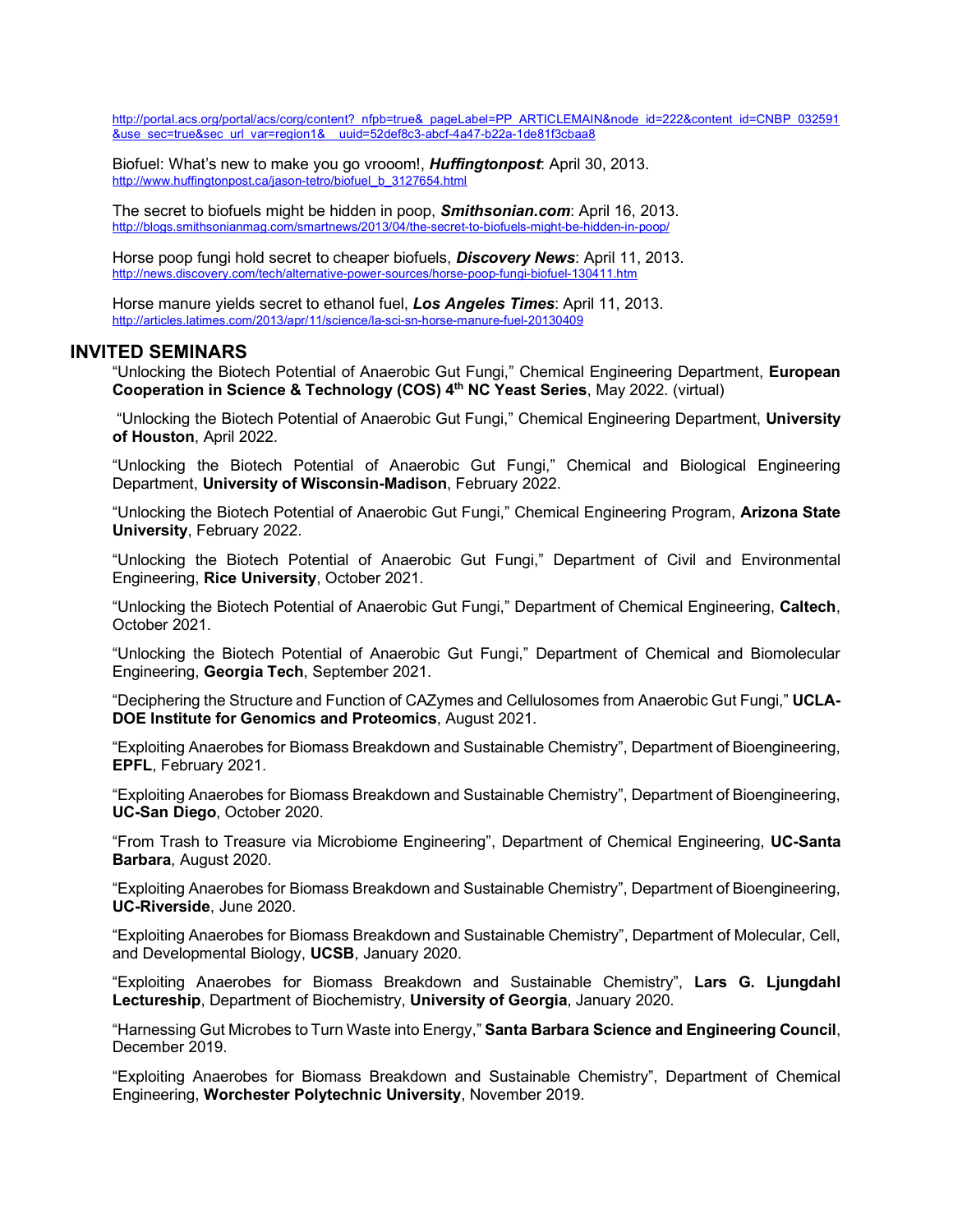"Harnessing Gut Microbes to Turn Waste into Energy," Department of Medical Microbiology & Immunology, **University of Wisconsin**, September 2019.

"Harnessing Gut Microbes to Turn Waste into Energy," **Natick Soldier Center Sigma Xi Seminar**, July 2019.

"Harnessing Gut Microbes to Turn Waste into Energy," **Santa Barbara Natural History Museum**, June 2019.

"Exploiting Anaerobes for Biomass Breakdown and Sustainable Chemistry," Department of Chemical and Biological Engineering, **Northwestern University**, April 2019.

"Synthetic Anaerobic Consortia for Bioproduction and Model Development," Advances in Biotechnology Seminar Series, **Northwestern University**, April 2019.

"Engineering Synthetic Microbial Consortia Inspired by the Herbivore Rumen," MIT Microbiome Club, **MIT**, Cambridge, MA, November 2018.

"Exploiting Anaerobes for Biomass Breakdown & Sustainable Chemistry," **BASF**, San Diego, CA, October 2018.

"Exploiting Anaerobes for Biomass Breakdown and Sustainable Chemistry," Department of Chemical and Biological Engineering, **University of Wisconsin-Madison**, Madison, WI, September 2018.

"Engineering Synthetic Microbial Consortia Inspired by the Rumen Microbiome," **BASF**, Company Webinar, August 2018.

"Engineering Synthetic Microbial Consortia Inspired by the Rumen Microbiome," **Cold Spring Harbor Laboratory Synthetic Biology Course**, Cold Spring Harbor, NY, July 2018.

"Exploiting Anaerobes for Biomass Breakdown and Sustainable Chemistry," Department of Chemical and Biological Engineering, **Princeton University**, Princeton, NJ, April 2018.

"Unlocking the Potential of Early-Branching Fungi for Biomass Breakdown & Conversion" **Lawrence Berkeley National Laboratory**, Division of Life Sciences, Berkeley, CA, March 2017.

"Unlocking the Potential of Early-Branching Fungi for Biomass Breakdown & Conversion" **Carnegie Mellon University**, Department of Chemical Engineering, Pittsburgh, PA, March 2017.

"Unlocking the Potential of Early-Branching Fungi for Biomass Breakdown & Conversion" **U.S. Department of Energy**, Division of Biological and Environmental Research, Arlington, VA, February 2017.

"Exploiting Anaerobes for Biomass Breakdown and Sustainable Chemistry," Department of Chemical and Biomolecular Engineering, **Cornell University**, Ithaca, NY, December 2016.

"Exploiting Anaerobes for Biomass Breakdown and Sustainable Chemistry," Department of Chemical Engineering, **Stanford University**, Palo Alto, CA, October 2016.

"Exploiting Anaerobes for Biomass Breakdown and Sustainable Chemistry," **SLAC National Accelerator Laboratory**, Palo Alto, CA, August 2016.

"Exploiting Anaerobes for Biomass Breakdown and Sustainable Chemistry," **Argonne National Laboratory**, Chicago, IL, July 2016.

"What Gut Microbes Can Teach us about Sustainability**," UCSB GRIT Talks**, Santa Barbara, CA, June 2016.

"Microbial Allies to Promote Coastal Health", University of California Global Health Institute (UCGHI) Silicon Valley Venture Partners, **UC San Francisco**, CA, May 2016.

"Exploiting Anaerobes for Biomass Breakdown and Sustainable Chemistry," Department of Chemical and Biomolecular Engineering **Alan P. Colburn Memorial Lecture**, **University of Delaware**, Newark, DE, May 2016.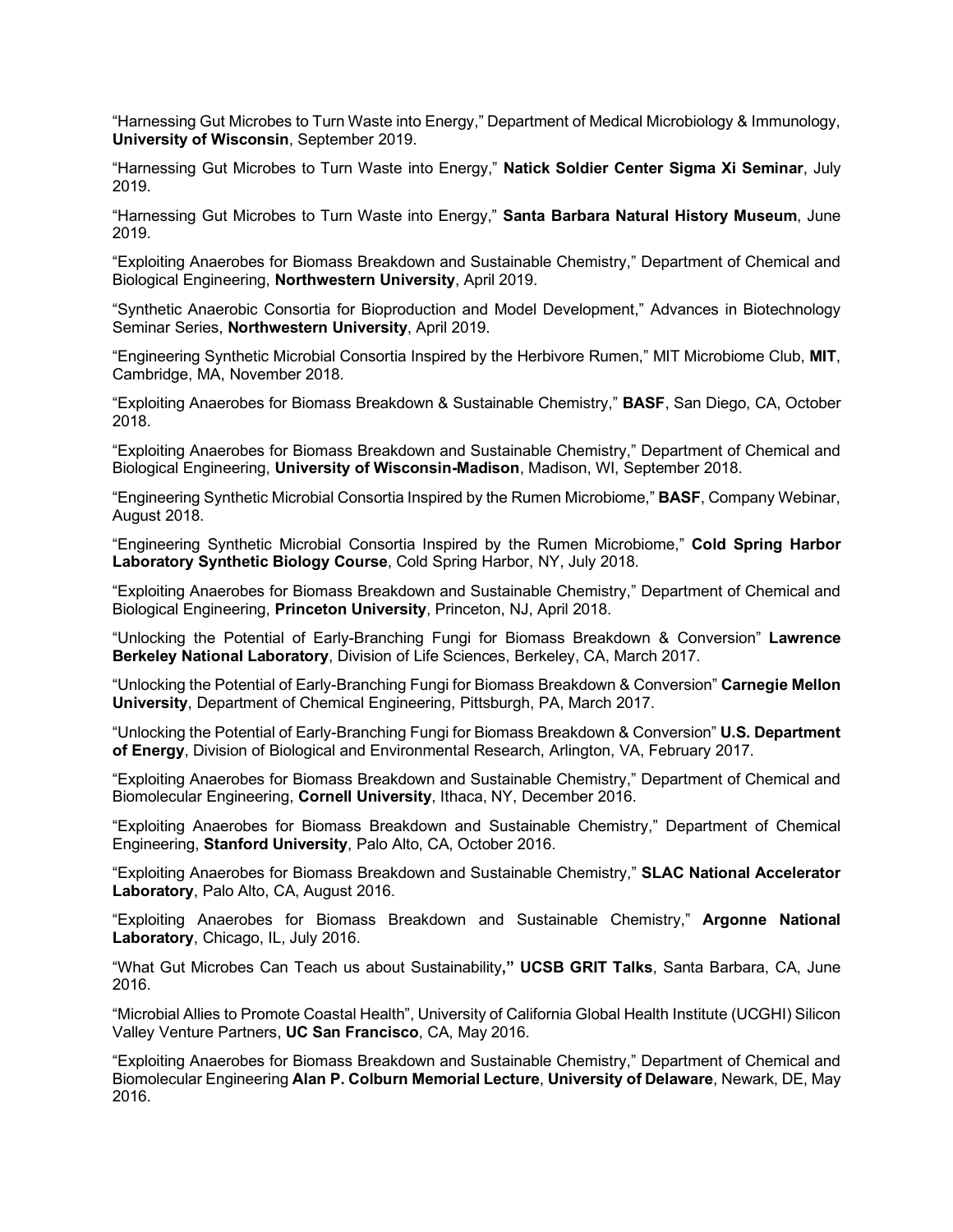"Exploiting Anaerobes for Biomass Breakdown and Sustainable Chemistry," Department of Chemical Engineering, **MIT**, Cambridge, MA, April 2016.

"Exploiting Anaerobes for Biomass Breakdown and Sustainable Chemistry," Department of Botany, **University of British Columbia**, Vancouver, Canada, February 2016.

"Engineering Anaerobes for Value-added Bioproduction," **US Army Research Laboratory (ARL)**, Adelphi, MD, February 2016.

"Exploiting Anaerobes for Biomass Breakdown and Sustainable Chemistry," **DuPont Experimental Station**, Wilmington, DE, February 2016.

"Engineering Membrane Proteins: The Gatekeepers of the Cell", UCSB Department of Psychology and Brain Sciences, **UC-Santa Barbara**, CA, December 2015.

"Exploiting Anaerobes for Biomass Breakdown and Sustainable Chemistry," **DuPont Industrial Biosciences Division**, Palo Alto, CA, November 2015.

"Exploiting Anaerobes for Biomass Breakdown and Sustainable Chemistry," **Joint BioEnergy Institute (JBEI),** Emeryville, CA, October 2015.

"Exploiting Anaerobes for Biomass Breakdown and Sustainable Chemistry," Department of Chemical and Biomolecular Engineering, **Tulane University**, New Orleans, LA, October 2015.

"Exploiting Anaerobes for Biomass Breakdown and Sustainable Chemistry," Department of Chemical and Biomolecular Engineering, **Georgia Tech**, Atlanta, GA, August 2015.

"Exploiting Anaerobes for Biomass Breakdown and Sustainable Chemistry," MIT Microbial Systems Seminar, **MIT**, June 2015.

"New Enzymes from Old Microbes: Exploiting Anaerobic Gut Fungi for Biomass Breakdown," **UC-Riverside**, Department of Chemical and Environmental Engineering, Riverside, CA, May 2015.

"New Enzymes from Old Microbes: Exploiting Anaerobic Gut Fungi for Biomass Breakdown," **National Renewable Energy Laboratory (NREL)**, Golden, CO, March 2015.

"New Enzymes from Old Microbes: Exploiting Anaerobic Gut Fungi for Biomass Breakdown," **U.S. Department of Energy**, Division of Biological and Environmental Research, Arlington, VA, February 2015.

"Transcriptomic and Proteomic Characterization of Anaerobic Gut Fungi," **Environmental Molecular Sciences Laboratory (EMSL)**, PNNL, Richand, WA, September 2014.

"Fueling Sustainability: Engineering Anaerobic Gut Fungi for Biomass Breakdown," **UC-Irvine**, Department of Chemical Engineering, Irvine, CA, May 2014.

"Fueling Sustainability: Engineering Microbial Systems for Lignocellulose Breakdown," Department of Chemical and Biomolecular Engineering, **UCLA**, Los Angeles, CA, October 2013.

"Fueling Sustainability: Engineering Microbial Systems for Lignocellulose Breakdown," UCSB Biomolecular Science and Engineering (BMSE) Program, **UC-Santa Barbara**, CA, November 2012.

"Transcriptomic Analysis Reveals Novel Enzymes from Anaerobic Fungi," **U.S. Department of Agriculture** National Institute of Food and Agriculture (NIFA), Washington, DC, August 2012.

"Engineering the Yeast *Saccharomyces cerevisiae* for Drug Discovery and Bioenergy Applications", **UC-Santa Barbara**, Dept. of Chemical Engineering, Santa Barbara, CA, April 2011.

"Engineering the Yeast *Saccharomyces cerevisiae* for Drug Discovery and Bioenergy Applications", **Case Western Reserve University**, Department of Chemical Engineering, Cleveland, OH, March 2011.

"Engineering the Yeast *Saccharomyces cerevisiae* for Drug Discovery and Bioenergy Applications", **University of Notre Dame**, Dept. of Chemical and Biomolecular Engineering, South Bend, IN, March 2011.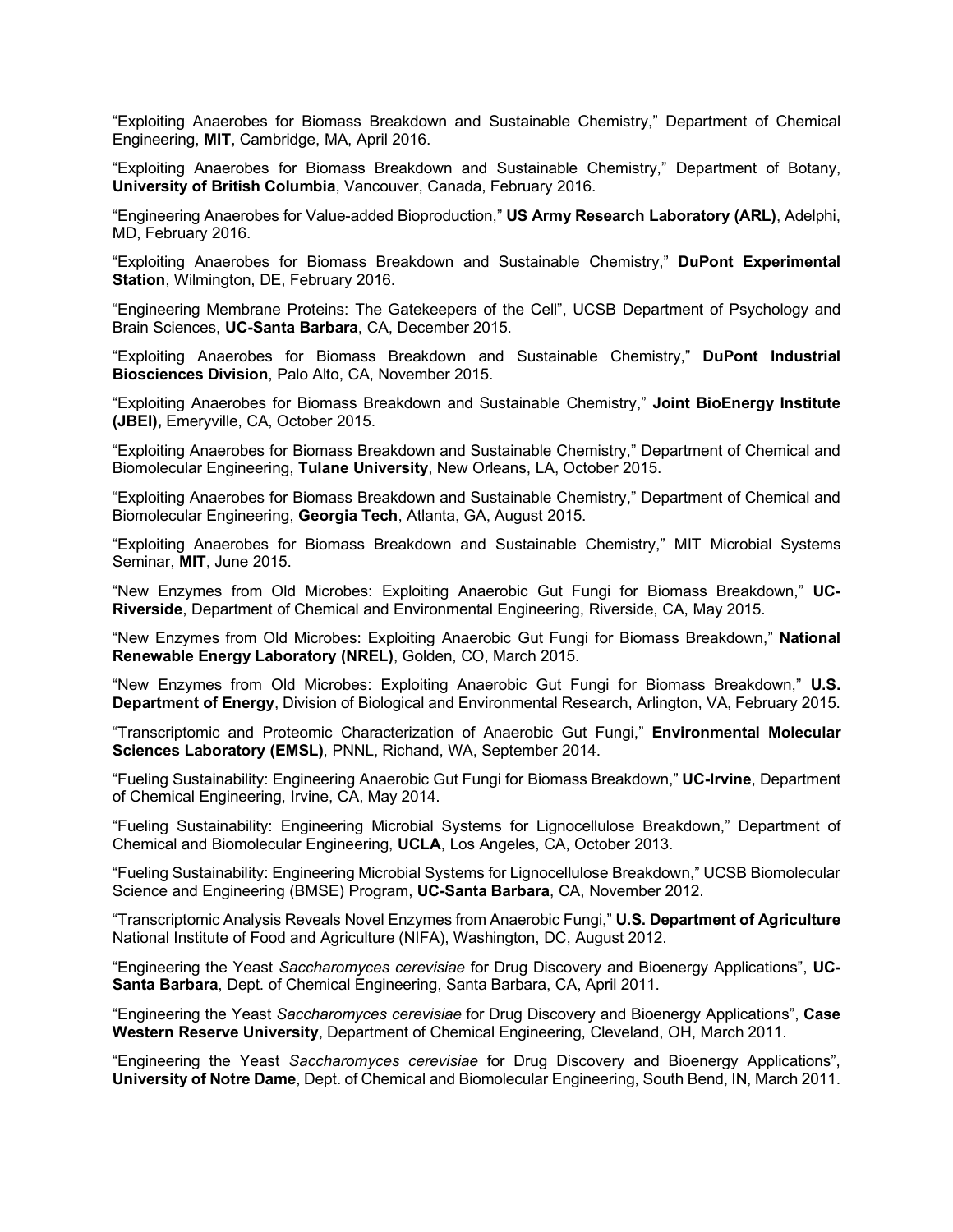"Engineering the Yeast *Saccharomyces cerevisiae* for Drug Discovery and Bioenergy Applications", **University of Maryland**, Fischell Department of Bioengineering, College Park, MD, March 2011.

"Engineering the Yeast *Saccharomyces cerevisiae* for Drug Discovery and Bioenergy Applications", **UC-Riverside**, Dept. of Chemical and Environmental Engineering, Riverside, CA, March 2011.

"Engineering the Yeast *Saccharomyces cerevisiae* for Drug Discovery and Bioenergy Applications", **University of Texas at Austin**, Department of Chemical Engineering, Austin, TX, March 2011.

"Towards Rational Drug Design: Engineering Yeast for the Over-expression and Characterization of Membrane Proteins", **Cornell**, Dept. of Chemical and Biomolecular Engineering, Ithaca, NY, March 2010.

"Surfactant Effects on Activity and Structure of the Human Adenosine A2a G-Protein Coupled Receptor", **NIST** Center for Neutron Research, Gaithersburg, MD, June 2008.

#### **INVITED CONFERENCE PRESENTATIONS**

"Unlocking the Biotech Potential of Anaerobic Fungi from Ruminant Herbivores," California Animal Nutrition Conference (**Keynote Presentation**), Sacramento, CA, May 2022.

"Enrichment of Gut Microbiomes from Herbivores: Engineering Carbon Flux Through Microbial Diversity and Selection," 2022 Congress on Gastrointestinal Function (**Keynote Presentation**), April 2022 (virtual).

"Towards a Genetic Toolbox to Reprogram Anaerobic Fungi," DoD Tri-Service Microbiome Consortium (TSMC) Meeting, April 2022 (virtual).

"Engineering Microbial Consortia from the Herbivore Rumen for Waste Valorization," European Microbiology Society Annual Conference, Belfast, UK, April 2022.

"Unlocking the Biotech Potential of Anaerobic Gut Fungi," Genetics Society of America Fungal Genetics Conference (**Plenary Talk**), Asilomar, CA, March 2022.

"Tracking Lignocellulose Breakdown by Anaerobic Fungi and Fungal Cellulosomes," Department of Energy Bioimaging Science Program Contractor Meeting, March, 20220.

"Engineering Synthetic Anaerobic Consortia Inspired by the Rumen for Biomass Breakdown and Conversion**,"** Department of Energy Genomic Sciences Program Contractor Meeting, March, 20220.

"Unlocking the Biotech Potential of Anaerobic Gut Fungi," AIChE Annual Meeting (**Keynote Presentation**), Boston, MA, November 2021.

"Engineering Microbial Consortia from Herbivores for Biomass Breakdown," 4th International Conference on Microbiome Engineering (ICME), Virtual Conference, October 2021.

"Exploiting Anaerobes for Biomass Breakdown and Sustainable Chemistry," Carbohydrate Bioengineering Meeting 14 (CBM14), Virtual Conference, May 2021.

"Engineering Microbial Consortia from the Herbivore Rumen for Waste Valorization," 43rd Symposium on Biomaterials, Fuels and Chemicals, Society for Industrial Microbiology (SIMB), Virtual Conference, April 2021.

"Anaerobic Fungi: New Platforms for Biotechnology & Synthetic Biology," Anaerobic Fungal Network Seminar Series, Webinar, April 2021.

"Exploiting Anaerobes for Biomass Breakdown and Sustainable Chemistry," National Academy of Sciences: Quantum Concepts in Enhancing Sensing and Imaging Technologies: Applications for Biology, Washington, DC, March 2021.

"Tracking lignocellulse breakdown by anaerobic fungi and fungal cellulosomes," DOE Biomaging Contractor Meeting, Washington, DC, February 2021.

"Harnessing gut microbes to turn waste into energy," Synthetic Biology Approaches to Improve Human and Environment, New York Academy of Sciences, New York, NY, November 2020.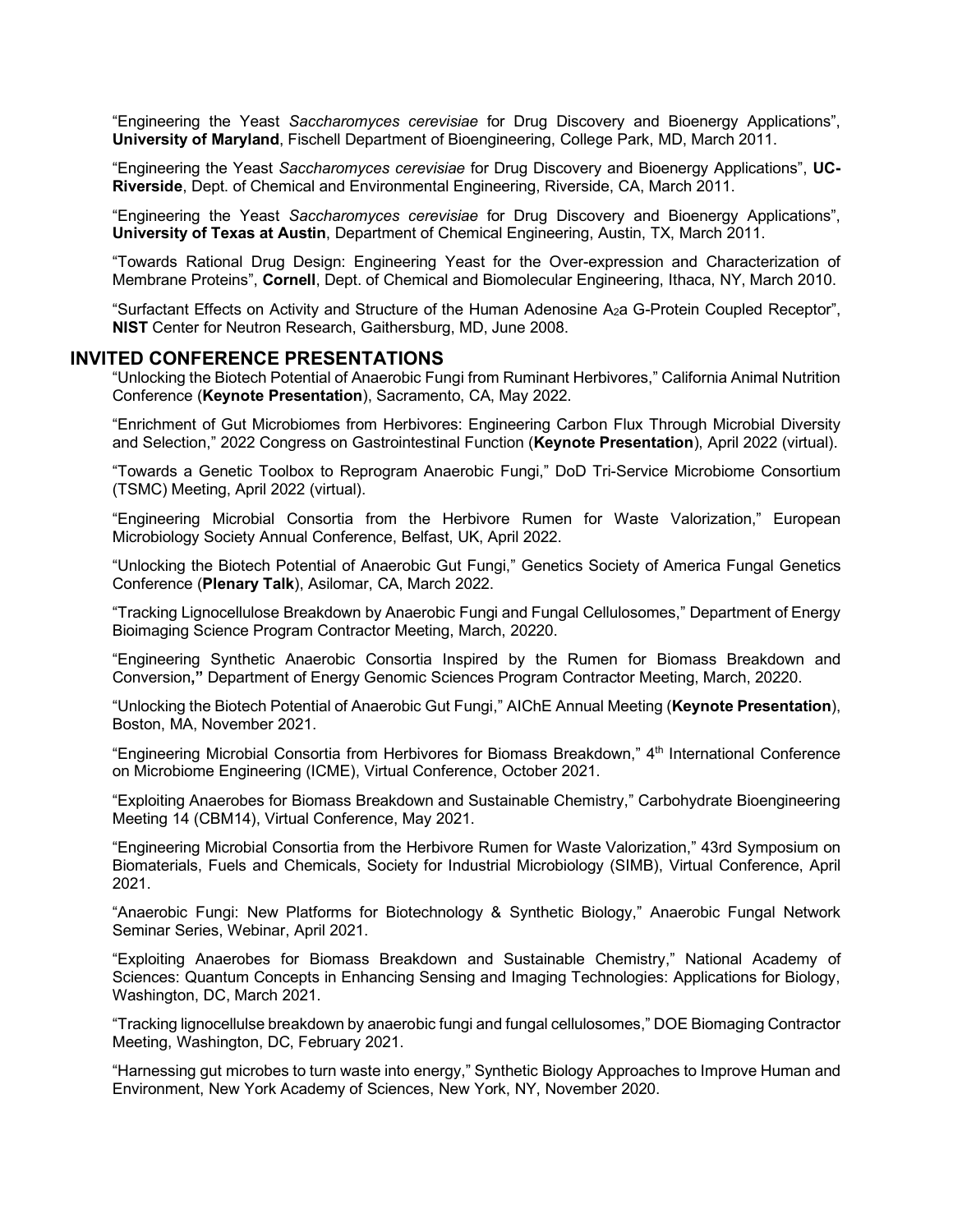"Engineering synthetic microbial communities inspired by the herbivore rumen," **Division 15 Early Career Award**, AIChE Annual Meeting, San Francisco, CA, November 2020.

"An Arduino based automatic pressure evaluation system (A-APES) to quantify growth of non-model anaerobes in culture," AIChE Annual Meeting, San Francisco, CA, November 2020.

"Comparative genomics of early-branching anaerobic fungi reveals novel enzymes, transporters, and biosynthetic potential," Biodiversity Genomics 2020, Cambridge, UK, September 2020.

"Exploiting Nature's Anaerobes to Accelerate Biomass Breakdown and Sustainable Chemistry," American Society of Microbiology Annual Meeting, **ASM Award for Early Career Applied and Biotechnological Research**, Chicago, IL, July 2020.

**"**Engineering synthetic microbial communities inspired by the herbivore rumen**,"** American Society of Microbiology Annual Meeting, Chicago, IL, July 2020.

"Exploiting Nature's Anaerobes to Accelerate Biomass Breakdown and Sustainable Chemistry," AIChE Annual Meeting (**Keynote Presentation**), Orlando, FL, November 2019.

"Harnessing Gut Microbes to Turn Waste into Energy," 3<sup>rd</sup> Annual DoD Tri-Service Microbiome Consortium Meeting (TSMC), Wright Patterson Airforce Base, Dayton, OH, October 2019.

"Mining Microbiomes for Nature's CAZymes" Gordon Conference on Carbohydrate-Active Enzymes for Glycan Conversions (**Keynote Presentation**), Andover, NH, July 2019.

"Exploiting Anaerobic Consortia as New Tools for Biomass Breakdown and Sustainable Chemistry," Cold Spring Harbor Microbiome Meeting, Cold Spring Harbor, NY, July 2019.

"Exploiting Anaerobic Consortia as New Tools for Biomass Breakdown and Sustainable Chemistry," Biochemical Engineering XXI Meeting, Mont Tremblant, Canada, July 2019.

"Comparative genomics of early-branching anaerobic fungi reveals novel enzymes and biosynthetic potential," American Society for Microbiology (ASM) Microbe Annual Meeting, San Francisco, CA, June 2019.

"Designing Microbial Consortia for Conversion of Wet Waste to Commodity Chemicals," NASA/ARO Contractor Meeting, Houston, TX, June 2019.

"Engineering Synthetic Microbial Consortia Inspired by Nature," Oxford Global SynGen Series US: 2nd Annual Synthetic Biology USA Congress, Boston, MA, May 2019.

"Horizontal Gene Transfer in the Rumen Microbiome," Accelerated Protein Evolution in Microbial Systems Workshop, Santa Barbara, CA, April 2019.

"Engineering Synthetic Microbial Consortia Inspired by the Herbivore Rumen," American Chemical Society Annual Meeting, **BIOT Young Investigator Award**, Orlando, FL, April 2019.

"Exploiting Anaerobic Fungi within Microbial Consortia for Biomass Breakdown and Sustainable Chemistry," Fungal Genetics Conference, Asilomar, CA, March 2019.

"Engineering Synthetic Microbial Consortia Inspired by the Herbivore Rumen," International Conference on Microbiome Engineering, Boston, MA, November 2018.

"Deconstructing Microbial Consortia for Sustainable Chemistry," Dreyfus Foundation Teacher-Scholar Symposium, New York, NY, October 2018.

"Engineering Synthetic Consortia Inspired by the Rumen Microbiome," Engineering Biology Research Consortium (EBRC) Fall Retreat, Fort Collins, CO, September 2018.

"From "Omics" to Function: Deciphering Poorly Annotated Genomes with Structural Biology," MX APS-U Workshop, Argonne National Laboratory, IL, August 2018.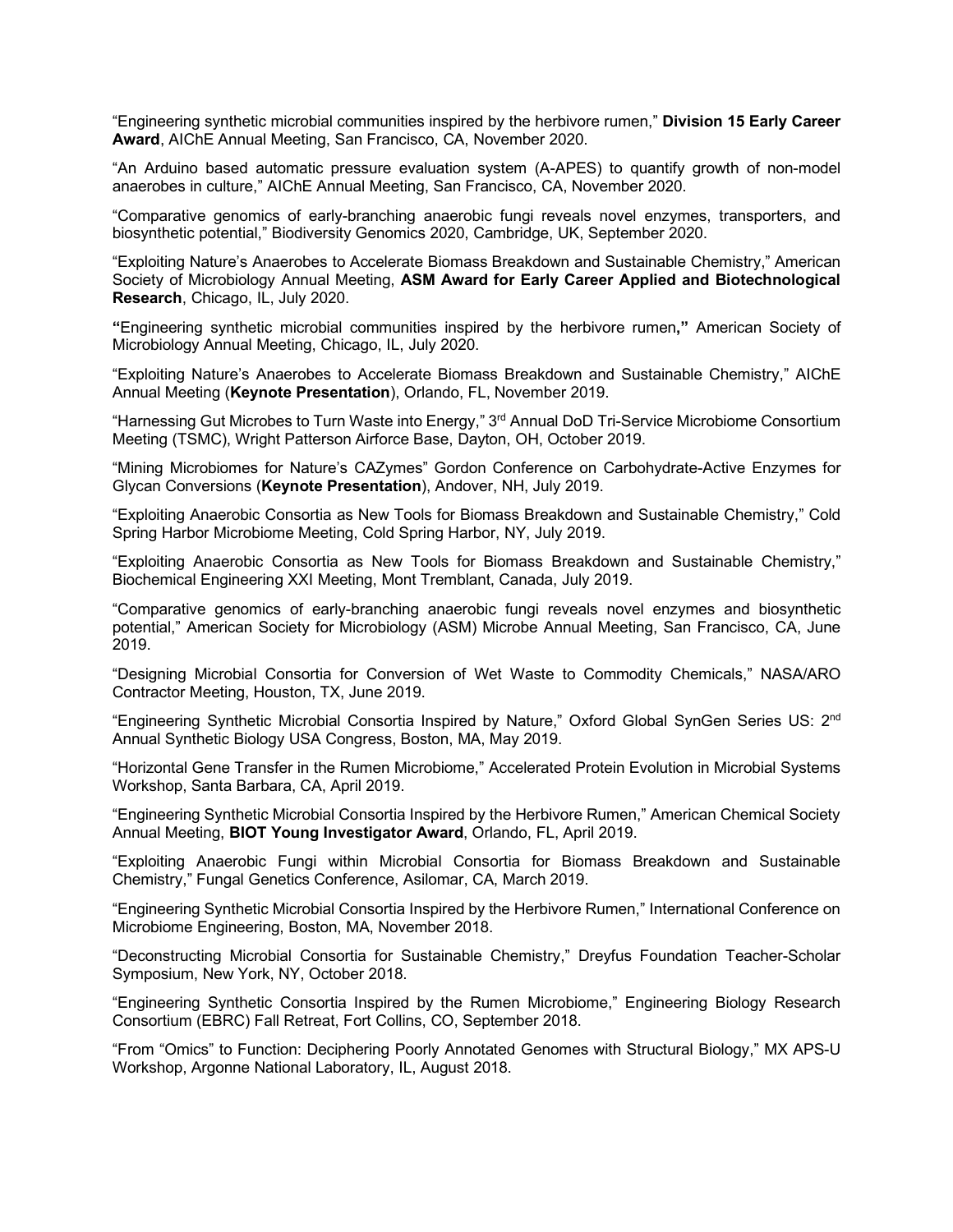"Engineering Synthetic Consortia Inspired by the Rumen Microbiome," Society for Industrial Microbiology (SIMB), Chicago, IL, August 2018 "Towards a Genetic Toolbox to Reprogram Anaerobic Fungi," Society for Industrial Microbiology (SIMB), Chicago, IL, August 2018.

"Deciphering the Behavior of Anaerobic Gut Fungi (Neocallimastigales) for Biomass Conversion," Gordon Research Conference on Cellular & Molecular Fungal Biology, Holderness, NH, June 2018.

"Building Synthetic Consortia through Interwoven Metabolism," Madison Microbiome Engineering Workshop, Madison, WI, April 2018.

"Engineering Synthetic Consortia Inspired by the Rumen Microbiome," Madison Microbiome Meeting (M3), Madison, WI, April 2018.

"Engineering Synthetic Consortia Inspired by the Rumen Microbiome," American Chemical Society Annual Meeting, New Orleans, LA, March 2018.

"Unlocking the Biotech Potential of Gut Microbes from Herbivores" **American Chemical Society Women Chemists Committee (WCC) Rising Star Symposium**, New Orleans, LA, March 2018.

"Transcriptomic Characterization of *Caecomyces churrovis*: a Non-rhizoid Forming Anaerobic Fungus," Joint Genome Institute (JGI) User Meeting: Fungal Genomics Workshop, San Francisco, CA, March 2018.

"Can Chemistry Help Build a Sustainable Future?" Carlyle Impact Summit, Montecito, CA, September 2017.

"Deciphering the Role of Fungal Secondary Metabolites within Anaerobic Microbial Communities," Microbial and Plant Systems Modulated by Secondary Metabolites Meeting, Walnut Creek, CA, July 2017.

"A Parts List for Fungal Cellulosomes Revealed by Comparative Genomics," Gordon Research Conference on Cellulases, Cellulosomes, and Other Carbohydrate Modifying Enzymes (**Keynote Presentation**), Andover, NH, July 2017.

"Selective Enrichment of Syntrophic Anaerobic Communities Enables Rapid Conversion of Biomass," Society for Industrial Microbiology (SIMB) Annual Meeting, Denver, CO, July 2017.

"Exploiting Anaerobes for Biomass Breakdown & Sustainable Chemistry," Novo Nordisk Copenhagen Bioscience Conference: Data-driven Biotechnology – Bench, Bioreactor, & Bedside, Copenhagen, Denmark, May 2017.

"Engineering Early-Branching Anaerobic Gut Fungi for Lignocellulose Breakdown and Bioproduction," **American Chemical Society Presidential Symposium**, San Francisco, CA, April 2017.

"Novel Carbohydrate Active Enzymes from Anaerobic Fungi and Anaerobic Communities," **American Chemical Society PMSE Young Investigator Award**, San Francisco, CA, April 2017.

"Building Synthetic Anaerobic Consortia from the Bottom-Up," U.S. Army Workshop on Microbial Consortia & Biofilms, Santa Barbara, CA, March 2017.

"Unlocking the Secondary Metabolites of Early-Branching Anaerobic Fungi**",** Joint Genome Institute (JGI) User Meeting: Metabolomics Workshop, Walnut Creek, CA, March 2017.

"Unlocking the Potential of Neocallimastigomycota for Biomass Breakdown**",** Joint Genome Institute (JGI) User Meeting: Fungal Genomics Workshop, Walnut Creek, CA, March 2017.

"Bottom-up Construction of Microbial Consortia Inspired by Nature," International Conference on Biomolecular Engineering (ICBE), San Diego, CA, January 2017.

"Young Faculty Forum: How to Start a Research Group," American Institute of Chemical Engineers Annual Meeting, San Francisco, CA, November 2016.

"Exploiting Anaerobes for Biomass Breakdown and Sustainable Chemistry," DOE-BER Workshop on Molecular to Mesoscale Technologies, Rockville, MD, September 2016.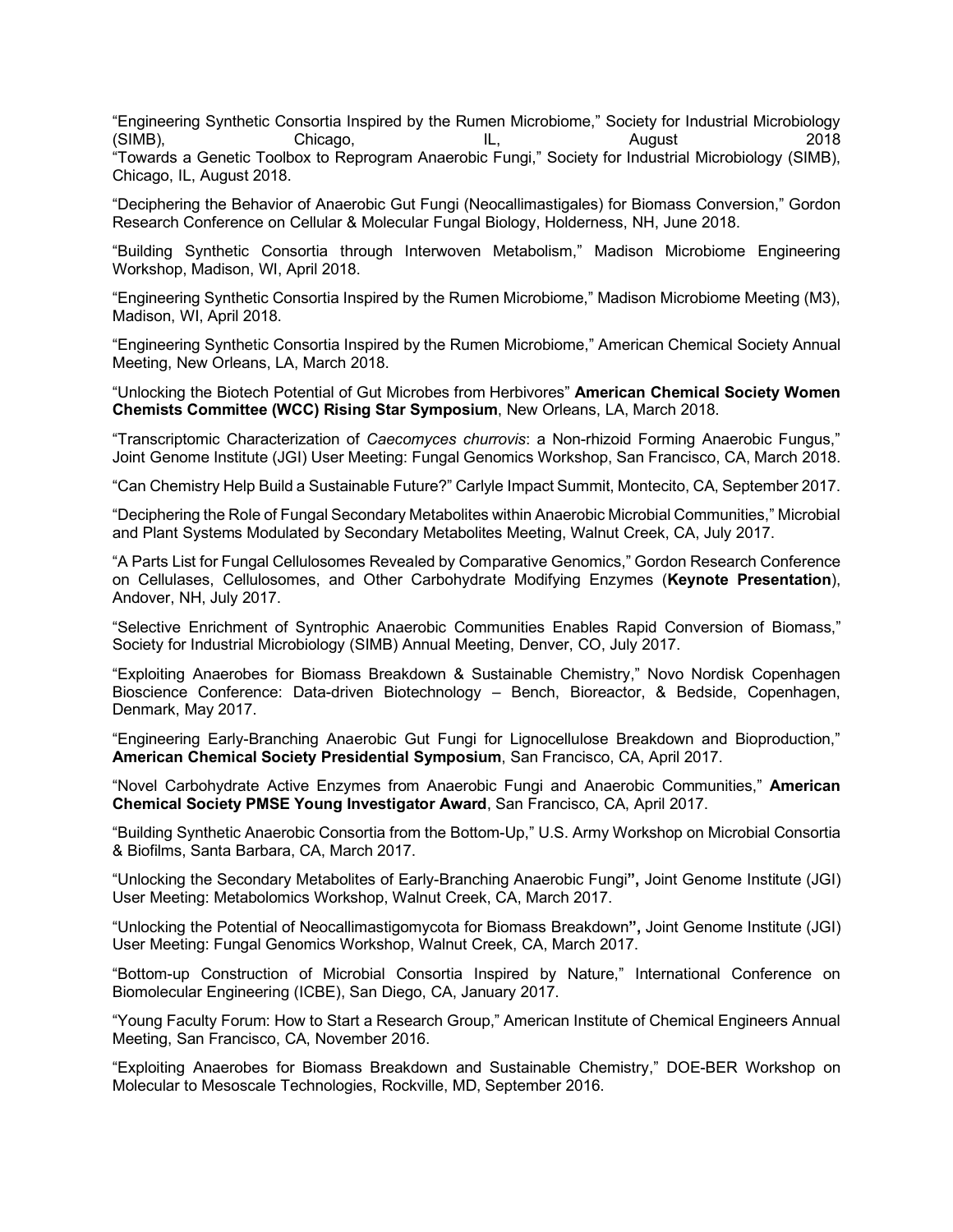"Engineering Early-Branching Anaerobic Gut Fungi for Lignocellulose Breakdown and Bioproduction," Society for Industrial Microbiology (SIMB), New Orleans, LA, July 2016.

"Novel Carbohydrate Active Enzymes from Anaerobic Fungi and Anaerobic Communities," FASEB Conference on Microbial Glycobiology, West Palm Beach, FL, June 2016.

"Deciphering the Biomass-degrading Abilities of Anaerobic Gut Fungi (Neocallimastigales)," 13<sup>th</sup> European Congress on Fungal Genetics, Paris, France, April 2016.

"Deciphering the Biomass-degrading Abilities of Anaerobic Gut Fungi," Joint Genome Institute (JGI) User Meeting: Genomics of Energy & Environment, Walnut Creek, CA, March 2016.

"Exploiting Anaerobes for Biomass Breakdown and Bioproduction," Materials Research Outreach Program (MROP), Santa Barbara, CA, February 2016.

"Understanding Microbes Can Advance Biofuels," MIT Emerging Technology (EmTech) Conference, Cambridge, MA, November 2015.

"New Enzymes from Old Microbes: Exploiting Anaerobic Gut Fungi for Biomass Breakdown," Gordon Research Conference on Cellulases, Cellulosomes, and Other Carbohydrate Modifying Enzymes, Andover, NH, August 2015.

"Designing Synthetic Anaerobic Communities Based on Syntrophy," Biochemical & Molecular Engineering XIX, Puerto Vallarta, Mexico, July 2015.

"Reconstructing Anaerobic Microbiomes from the Bottom-up: New Techniques to Decipher Interwoven Metabolism," Synthetic, Evolution, Engineering & Design (SEED) Conference, Boston, MA, June 2015.

"Engineering Synthetic Cellulose-degrading Complexes Inspired by Gut Fungi," ICB-Army Systems & Synthetic Biology Meeting, Pasadena, CA, April 2015.

"Exploiting Anaerobes for Biomass Breakdown and Sustainable Chemical Production," Engineering Strategies for a Sustainable Food Supply Chain AIChE Workshop, Princeton, NJ, March 2015.

"Lignocellulose Breakdown by Anaerobic Microbial Communities," UCSB Center for Sustainable Use of Renewable Feedstocks (CenSURF), Santa Barbara, CA, August 2014.

"Identification and Regulation of Novel Cellulases within Anaerobic Gut Fungi," American Chemical Society Fall Meeting, San Francisco, CA, August 2014.

"Fueling Sustainability: Engineering Anaerobic Microbes for Biomass Breakdown and Biofuel Production," Chalmers-UCSB Workshop on Advanced Materials, Gothenburg, Sweden, June 2014.

"Fueling Sustainability: Turning Marine Pests into Commodity Chemicals," University of California Systemwide Bioengineering Meeting, Irvine, CA, June 2014.

"Engineering Anaerobic Gut Fungi for Lignocellulose Breakdown," U.S. Department of Energy, Division of Biological and Environmental Research (BER), Arlington, VA, February 2014.

"Fueling Sustainability: Engineering Anaerobic Gut Fungi for Lignocellulose Breakdown," Southern California Systems Biology Conference, Irvine, CA, January 2014.

# **UNIVERSITY SERVICE**

| $2021 - present$ | Associate Director, Bioengineering Program                              |
|------------------|-------------------------------------------------------------------------|
| $2021 - present$ | Vice Chair, UCSB, Graduate Council                                      |
| $2021 - present$ | Member, College of Engineering DEI Committee                            |
| $2021 - present$ | Member, UCSB CNSI Advisory Committee                                    |
| $2021 - present$ | Co-lead, BioPACIFIC MIP Bioderived Materials Thrust                     |
| $2020 - 2021$    | Member, UCSB Graduate Council                                           |
| $2019 - present$ | Representative, UCSB College of Engineering Faculty Executive Committee |
| $2019 - 2020$    | Mentor, UCSB College of Engineering Advancing Faculty Diversity Program |
| 2019             | <b>Hellman Fellowship Selection Committee</b>                           |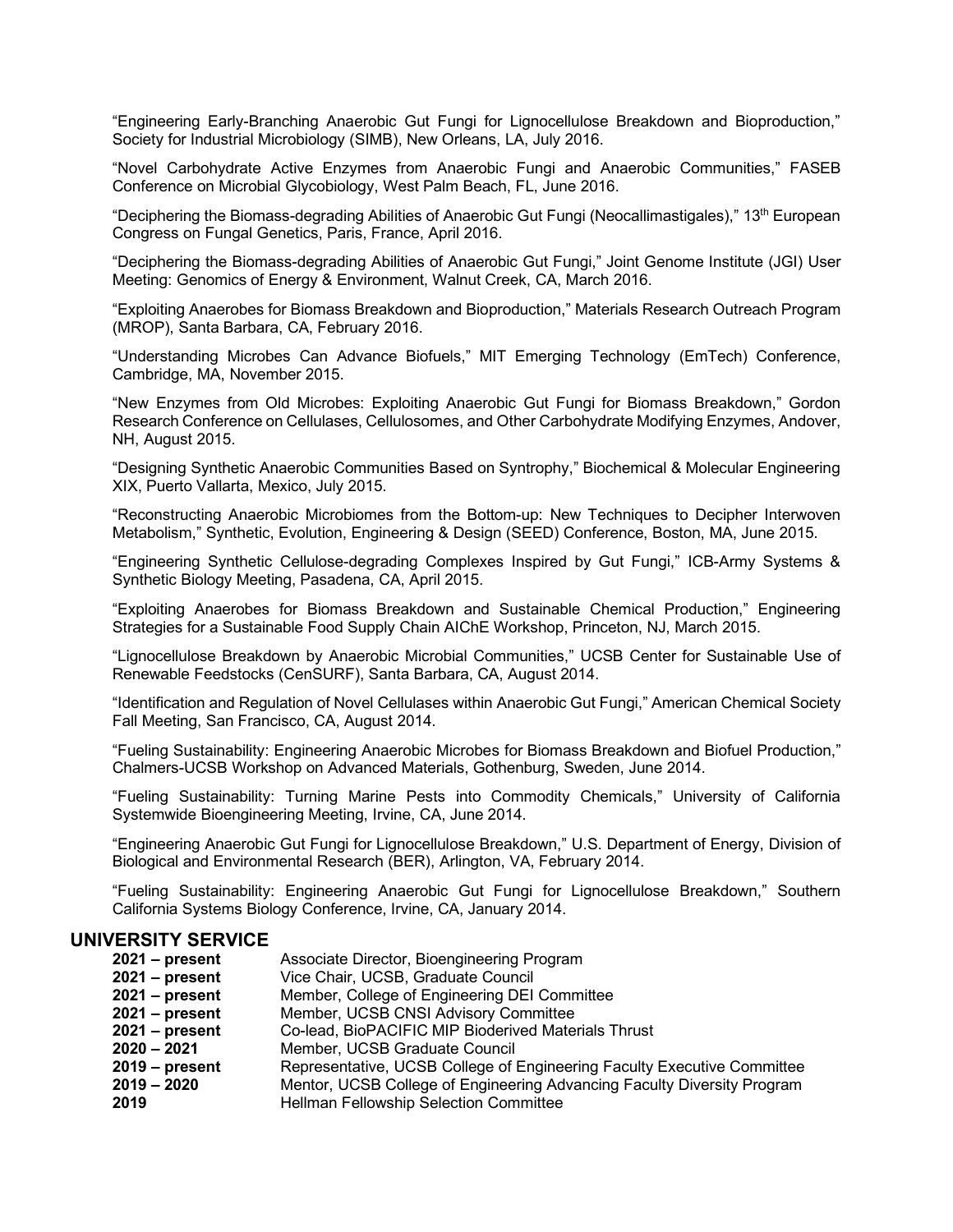| 2019             | <b>UCSB Tenure Workshop Participant</b>                                     |
|------------------|-----------------------------------------------------------------------------|
| 2018, 2019       | UCSB Internal Selection Committee, Pew Scholars Program                     |
| 2018             | Member, College of Engineering Search Committee for Director of             |
|                  | Communications                                                              |
| $2016$ – present | Member, College Lectureship Advisory Committee, College of Engineering      |
| $2015 - present$ | Faculty Advisor, Biological Nanostructures Laboratory (BNL), CNSI           |
| $2015 - present$ | Task Order Leader, Systems & Synthetic Biology, Institute for Collaborative |
|                  | Biotechnologies (ICB)                                                       |
| $2014 - present$ | Chair, Undergraduate Bioengineering Committee                               |

**Establishing a New Undergraduate Bioengineering Major:** Leading a team of faculty to design curricula and refine a campus proposal that will establish an undergraduate B.S. Bioengineering degree through the College of Engineering (CoE) on the UCSB campus.

**Increasing Genomics Capabilities on the UCSB Campus:** As faculty advisor to the Biological Nanostructures Laboratory (BNL) at the CNSI, led successful grant writing efforts to secure Illumina NextSeq & MiSeq instruments (with supporting instrumentation) and a Sony MA-900 FACS that were installed in the BNL facility for common core use.

# **DEPARTMENTAL SERVICE**

| $2021 - present$ | Chair, Graduate Admissions Committee (Bioengineering)        |
|------------------|--------------------------------------------------------------|
| $2021 - present$ | Chair, Targeted Open-level Search Committee                  |
| $2021 - present$ | Member, Junior Faculty Search Committee                      |
| $2021 - present$ | Chair, Diversity Equity and Inclusion Committee              |
| $2018 - 2020$    | Co-chair, Open Level Faculty Search Committee (Biomol. Eng.) |
| $2018 - 2020$    | Chair, Graduate Admissions Committee                         |
| $2018 - 2019$    | Chair, Diversity Committee                                   |
| $2018 - present$ | Mentor, Graduate Scholars Program                            |
| $2015 - 2017$    | Chair, Graduate Admissions Committee                         |
| $2014 - present$ | Member, Graduate Admissions Committee                        |
| $2014 - 2017$    | Member, Diversity Committee                                  |
| $2012 - 2015$    | Member, Graduate Affairs Committee                           |
| $2012 - 2018$    | Member, Undergraduate Laboratory Committee                   |
| $2012 - 2014$    | Advisor, AIChE Student Chapter                               |

**Curriculum Development for Undergraduate Laboratories:** Designing new biological laboratory experiments, rehabilitating existing experiments, and modifying course materials and teaching/grading methodology to enhance the student experience in the 180A and 180B undergraduate Chemical Engineering laboratories.

**Active Participant in K-12 and Graduate Outreach:** Santa Barbara Zoo Summer Camp**,** ARC Summer Scholar Program, UCSB Summer Institute in Math and Science (SIMS) Program, INSET Program, Materials Research Laboratory Future Faculty Program, AIChE Women's Initiatives Committee Future Faculty Panelist, UCSB Research Experience for Teachers (RET) Program, UCSB SABRE Program, UCSB ICB-URAP Program, Invited Speaker at STEM Night (Bishop Diego Garcia High School), STEM Speaker (Magnificat High School)

**Broadening Participation of Women:** Founded a new Diversity Committee within the Department of Chemical Engineering at UCSB, aimed at increasing the enrollment and retention of women and minorities at the graduate and post-graduate levels. To date, Prof. O'Malley has trained 35+ undergraduate students in her laboratory, including 14 women. Served as a keynote speaker for the 2016 Society of Women Engineering (SWE) Industrial Networking Evening, and donated time to speaking at high schools to encourage participation in STEM (Bishop Diego Garcia High School, Magnificat High School).

# **SERVICE TO THE COMMUNITY & PROFESSIONAL MEMBERSHIPS**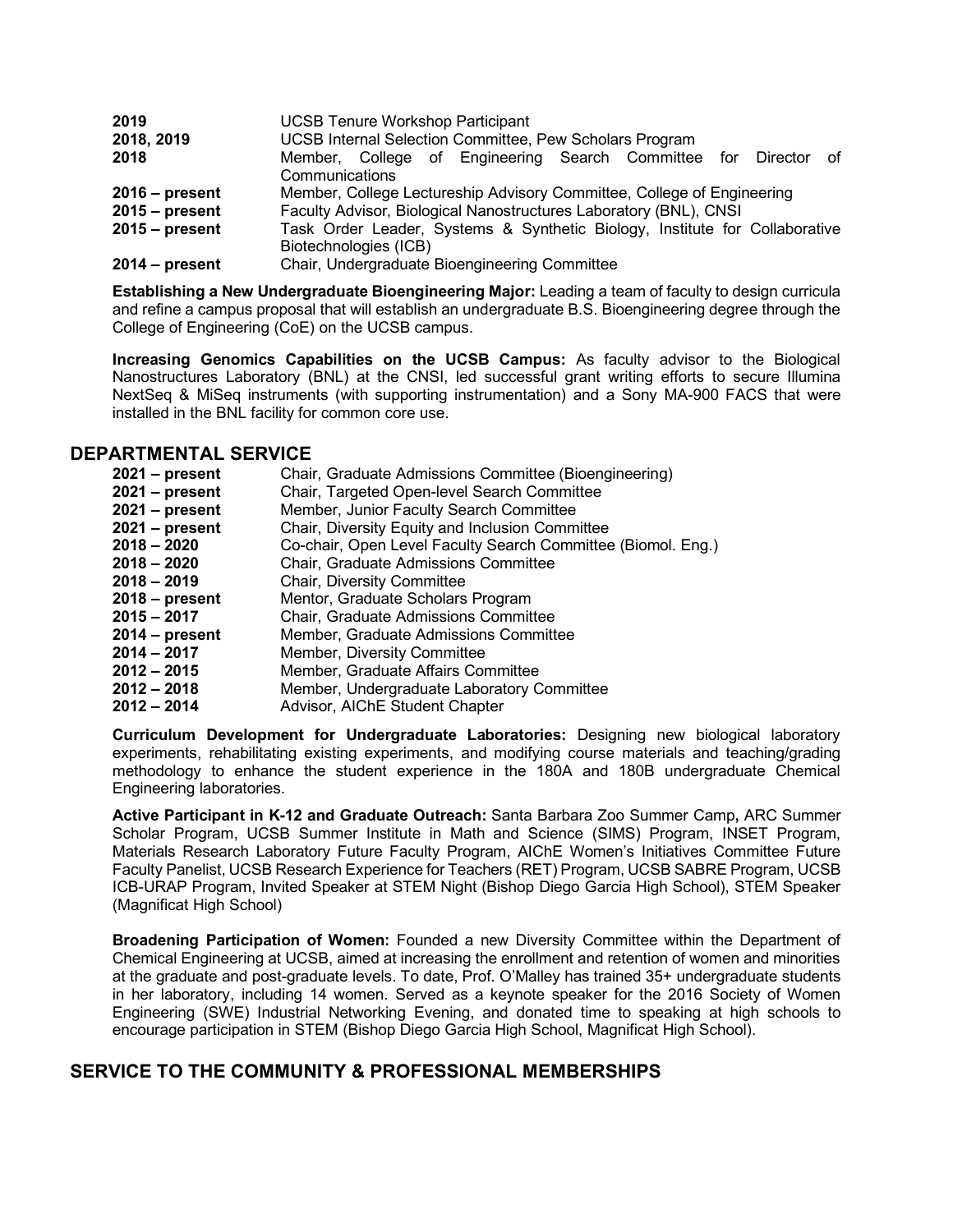**Editorial Positions:** *Scientific Reports*, Editorial Board (2021 – present); *Applied and Environmental Microbiology*, Editorial Board (2021 – present); *Integrative Biology*, Editorial Board (2021 – present); *AIChE Journal*, Consulting Editors Board (2019-present); *Biochemical Engineering Journal*, Editorial Board (2020 present); *Frontiers in Fungal Biology – Fungal Secondary Metabolite and Mycotoxins*, Associate Editor (2020-present); *Frontiers in Fungal Biology – Fungal Biotechnology*, Associate Editor (2022-present); *Frontiers in Fungal Biology – Fungal Biotechnology*, Review Editor (2020-2022); *Fungal Genetics & Biology*, Guest Editor (2019-2021)

**Reviewer:** *PNAS***,** *Nature Microbiology, Nature Communications***,** *Communications Biology*, *Scientific Reports, Metabolic Engineering, Applied and Environmental Microbiology, ACS-Nano, ACS-Synthetic Biology, Biotechnology for Biofuels, mSystems, Journal of Biological Chemistry, Microbial Cell Factories, Biotechnology & Bioengineering, PloS One, Biotechnology & Applied Biochemistry, Nucleic Acids Research, FEMS Microbiology Letters, Biotechnology Journal, BBA-Biomembranes, Biotechnology Advances, Applied Microbiology and Btioechnology, Biochemical Engineering Journal, Environmental Progress and Sustainable Energy, RSC-Advances, Hormone and Metabolic Research, ChemBioChem, Journal of Applied Microbiology, Journal of Molecular Microbiology and Biotechnology, Frontiers in Fungal Biology*

**Review Panelist:** NIH NIA Study Section (2021); NSF CBET CAREER Panel (2020); NIH SCORE Panel (2020); NSF SBIR Panel (2020, 2021); NSF EFRI Panel (2020); NIH SBCB Study Section (2019); NSF MCB/CBET CAREER Panel (2021); NSF MCB CAREER Panel (2019, 2020); NSF EPSCoR Panel (2018); NSF-CBET Biochemical Bioengineering Unsolicited Proposals Panels (2012-2014, 2018); NSF-MCB Systems & Synthetic Biology Panels (2016, 2021); ACS-BIOT Young Investigator Award Selection Committee (2021-2022); AIChE Division 15 Award Selection Committee (2021-2022); NSF-CBET Biomass and Biofuels Panel (2014); DOE BES Panel (2015); DOE Biological and Environmental Research Panel (2014); EMSL Proposal Panels (2013-2016, 2018-2019, 2021); Oak Ridge National Lab Fellowship Program (2014); DOE-JGI Community Science Program (2014, 2015, 2016); DOE-BER Bioenergy Planning Workshop (2014); DOE-JGI-EMSL Collaborative Proposals (2015); USDA NIFA (2015); NASA Synthetic Biology (2015); Errett Fisher Discovery Fellowship (2016; 2021); Genome Canada (2016, 2017, 2018, 2019); Christian Doppler Research Association (2016); Austrian Science Fund (2016); Department of Energy, Experimental Program to Stimulate Competitive Research (EPSCoR) (2016); Thiel Foundation (2018); French Research Agency (2021)

**Advisory Boards & Leadership in Professional Societies:** ACS BIOT Division Chair-Elect (2021 present); Native Microbials (formerly Ascus Biosciences) Scientific Advisory Board (2019-present); Carnegie Mellon University Department of Biomedical Engineering Alumni Advisory Council (2020 present); Department of Energy Joint Genome Institute (JGI) User Executive Committee (2019-present),; EMSL User Community Advisory Board (Biosciences Representative), PNNL (2019-present); DOE JGI Fungal User Committee Advisory Board (2016-present); DOE-BER Biological Systems Science Advisory Committee; JGI User Meeting External Advisory Board; Genome Canada Research Oversight Committee (ROC) (2018-2020); Society of Biological Engineering Young Professionals Advisory Group

**Professional Outreach:** Santa Barbara Science and Engineering Council (2020); Santa Barbara Natural History Museum Science Pub Night (2019); AIChE Future Faculty Forum (2016); CNSI Academic Advisory Panel for Students & Postdocs (2015); AIChE Women's Initiatives Committee Assistant Professor Panel (2013, 2016); AIChE Women's Initiative's Committee Communication Committee (2012-2013); AIChE Women's Initiative's Committee (WIC) K-12 Outreach (2011-2012); AIChE WIC Executive Committee (2012-2013), Santa Barbara Zoo Conservation Program and Research Discovery Activities for children and families (*Species Feces Night*, *At the Watering Hole* Lecture Series, etc.) (2013-present), SWE Industrial Networking Evening (keynote speaker) (2016); Featured STEM Speaker at High Schools (Bishop Diego Garcia High School, Magnificat High School) (2015-2016)

## **Professional Memberships:**

American Institute of Chemical Engineers (AIChE) Society of Biological Engineering (SBE) American Chemical Society (ACS) International Metabolic Engineering Society (IMES) Biophysical Society (BPS)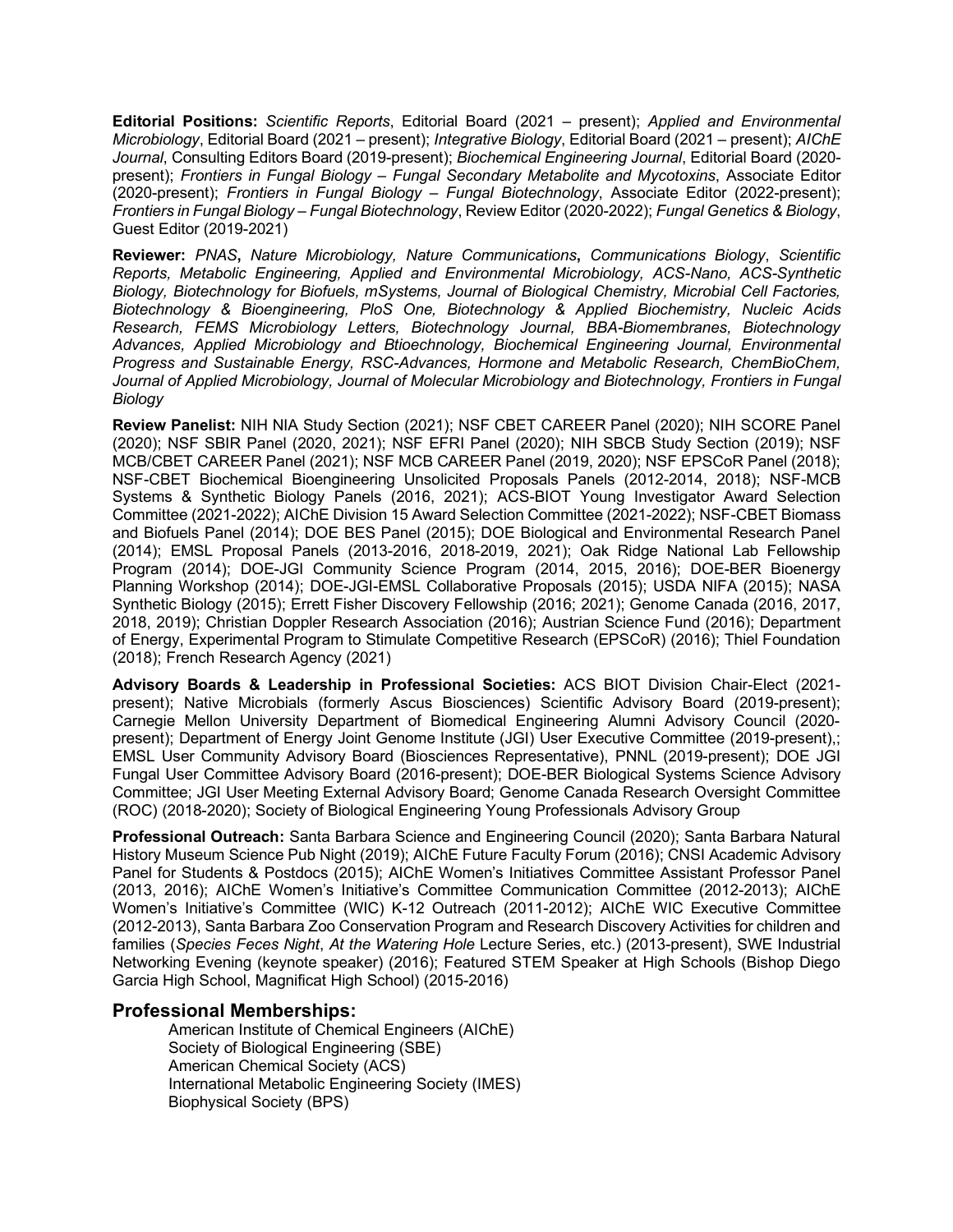American Heart Association (AHA) Society for Industrial Microbiology (SIMB) American Association for the Advancement of Science (AAAS) Genetics Society of America (GSM) American Society of Microbiology (ASM)

# **Conference Programming:**

*Organizing Committee*, Biochemical and Molecular Engineering XXII, 2022 *Steering Committee Member,* PNNL Microbial Molecular Phenotyping Capability Workshop, 2021 *Organizing Committee*, 4th International Conference on Microbiome Engineering, 2021 *Convener, SBFC Symposium on Biomaterials, Fuels, and Chemicals,* 2021 *Advisory Board*, International Mycological Congress, 2022 *Discussion Leader*, Gordon Conference on Carbohydrate Active Enzymes, 2021 *Organizing Committee*, International Conference on Biomolecular Eng., 2021 *Organizing Committee*, 3rd International Conference on Microbiome Engineering, 2020 *Area Coordinator*, Upstream Processes, ACS, 2020 *Organizing Committee*, 2nd International Conference on Microbiome Engineering, 2019 *Convener*, Society for Industrial Microbiology Meeting, 2019 *Discussion Leader*, Cold Spring Harbor Laboratory Conference on Microbiomes, 2019 *Concurrent Session Chair*, Systems Biology & Biotechnology, Fungal Genetics Conference, 2019 *Organizing Committee* & Session Chair, International Conference on Biomolecular Eng., 2019 *Programming Chair***, ACS-BIOT Division, ACS National Meeting, 2016-2017** *Academic co-chair in charge of technical program for 3,000+ BIOT members. Organizing Committee*, International Conference on Biomolecular Engineering, 2017 *Convener*, Society for Industrial Microbiology Meeting, 2016 *Area Coordinator*, Biofuels and Biobased Chemicals, ACS, 2016 *Session Chair*, Gene Regulation Engineering, AIChE, 2015

*Session Chair*, Emerging Frontiers in Systems and Synthetic Biology, AIChE, 2015 *Session Chair*, Protein Engineering, Biochemical and Molecular Engineering, 2015 *Session Chair*, Biomass Pretreatment and Hydrolysis, ACS-BIOT, 2015 *Session Chair*, Metabolic Engineering of Photosynthetic and Non-model Organisms, AIChE, 2014 *Session Chair*, Protein Expression and Post-translational Modification, AIChE, 2014 *Area Coordinator*, Upstream Processes, ACS-BIOT Division, 2013-2014 *Session Chair*, Protein Structure, Function, and Stability, AIChE, 2013 *Session Chair*, Bionanotechnology, ACS-Biotechnology Division, ACS, 2013 *Session Chair*, Protein Structure, Function, and Stability, AIChE, 2012 *Session Chair*, Protein Expression and Post-translational Modification, AIChE, 2012

# **FUNDING AND SUPPORT (\$19+ million in active & completed support at UCSB)**

# **Active Support**

- **2021 – 2023** BASF, "Biodegradable Polyacrylates Based on Radical Copolymerization," C. Bates (PI), J. Read de Alaniz, M. A. O'Malley, and P. Holden (coPIs) (\$300,000)
	- **2021 – 2022** U.S. Army, DURIP program, "Acquisition of Advanced Cytometry Tools for DoD Supported Research at UC-Santa Barbara," M. A. O'Malley (PI), A. Mukherjee and E. Yeung (coPIs) (\$260,000)
	- **2021 – 2024** National Science Foundation, "Collaborative Research: EDGE FGT: Establishing Functional Genomics in Anaerobic Fungi for Applications in Agriculture, Sustainability, and Carbon Cycling," M. A. O'Malley (PI), K. V. Solomon (coPI) (\$1,000,000 total, \$480,000 to UCSB)
	- **2021 – 2024** Department of Energy, "Engineering Synthetic Anaerobic Consortia Inspired by the Rumen for Biomass Breakdown and Conversion," M. A. O'Malley (PI), C. Lawson and S. Baker (coPIs) (\$1,500,000 total, \$600,015 to UCSB)
	- **2020 – 2022** U.S. Army, Institute for Collaborative Biotechnologies, "Engineering Sense-and-Respond Enzyme Complexes for Bioproduction" M. A. O'Malley (PI), M. S. Shell (coPI) (\$350,750)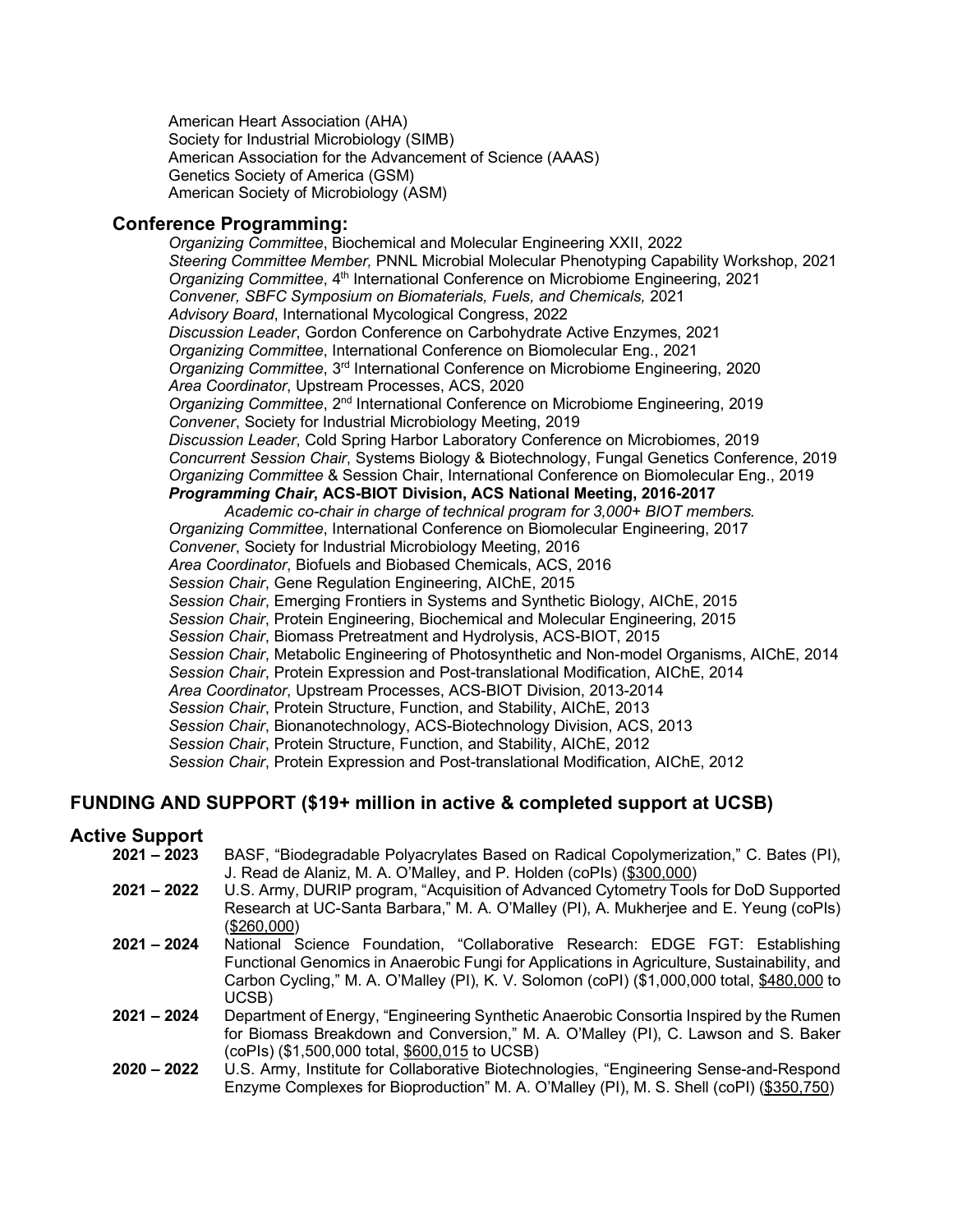- **2020 – 2022** U.S. Army, "Harnessing Rapid Evolution to Advance the Synthetic Biology Toolbox for Wild Microbes," M. A. O'Malley (PI), D. Valentine, E. Wilbanks, H. Moeller (coPIs) (\$436,500)
- **2020 – 2022** U.S. Army, "Determining Fundamental Mechanisms of Bio-Silicification for Advanced Materials," M. Brzezinski (PI), M. A. O'Malley and B. Chemelka (coPIs) (\$873,000)
- **2020 – 2022** EMSL Community Science User Program, "Connecting Structure and Function in Anaerobic Fungal Cellulosomes," M. A. O'Malley (PI); allocation of spectroscopy and microscopy resources (\$76,120 in-kind support)
- **2020 – 2022** University of California Faculty Research Grant, "Identifying and Culturing Anaerobic Fungi from the Primate Microbiome**"** M. A. O'Malley (PI) (\$13,736)
- **2019 – 2022** Department of Energy, "Tracking Lignocellulosic Breakdown by Anaerobic Fungi and Fungal Cellulosomes" M. A. O'Malley (PI), J. Evans and S. Baker (coPIs) (\$2,250,000 total, \$1,509,000 to UCSB)
- **2019 – 2022** National Institutes of Health and National Science Foundation (Joint Program) "From specialist to generalist: a multidisciplinary approach to broadening our understanding of biotic and abiotic reservoirs of emerging fungal pathogens," C. Briggs (PI), M. A. O'Malley, G. DiRenzo, P. Johnson, T. McMahon (coPIs) (\$1,502,376)
- **2019 – 2022** U.S. Army, "Establishing and Exploiting Biosynthetic Mechanisms of Silicification" M. Brzezinski (PI), B. Chmelka & M.A. O'Malley (coPIs) (\$330,000)
- **2018 – 2022** U.S. Army, "Designing Microbial Consortia for Conversion of Wet Waste to Commodity Chemicals" M. A. O'Malley (PI), D. Valentine (coPI) (\$600,000)
- **2018 – 2022** Department of Energy, Bioenergy Research Centers, "Joint BioEnergy Institute (JBEI)", J. Keasling (PI), ~40+ coPIs including M. A. O'Malley (O'Malley portion \$1,400,000)
- **2017 – 2022** Camille & Henry Dreyfus Foundation, "Deconstructing Microbial Consortia for Sustainable Chemistry," M.A. O'Malley (PI), (\$75,000)
- **2016 – 2023** National Science Foundation (NSF), "CAREER: Designing Synthetic Anaerobic Consortia for Bioproduction" M. A. O'Malley (PI) (\$853,101)

## **Completed Support**

- **2020 – 2021** Mitsubishi, "Characterizing Microbial Bioremediation of Environmental Plastics," M. A. O'Malley and P. Holden (coPIs) (\$200,000)
- **2021** National Science Foundation, 4th International Conference on Microbiome Engineering (ICME) Conference Grant, M. A. O'Malley (PI), Izabela Balicka (coPI) (\$12,525 to AIChE)
- **2019 – 2021** National Institutes of Health (SBIR) "SHG based screening assay for detecting effectors of brain localized GPCRs that can be used to probe mental illness related phenotypes," M. A. O'Malley (PI), S. Han (coPI), Biodesy (coPI) (\$387,541)
- **2019 – 2021** California Nanosystems Institute, "Deciphering the Material Design Rules of Biofilms," M. A. O'Malley (PI), M. Valentine (coPI) (\$50,000)
- **2018 – 2021** FICUS (JGI/EMSL) User Program, "Deciphering the Structure & Function of Secondary Metabolites from Anaerobic Fungi" M. A. O'Malley (PI); allocation of sequencing, metabolomics, spectroscopy, NMR, & proteomics resources (\$85,364 in-kind support)
- **2015 – 2019** EMSL Community Science User Program, "Characterizing the Cellular Envelope and Secreted Compounds of Anaerobic Gut Fungi" M. A. O'Malley (PI); allocation of spectroscopy and microscopy resources (\$108,221 in-kind support)
- **2019 – 2020** Mitsubishi, "Characterizing Microbial Bioremediation of Environmental Plastics," M. A. O'Malley and P. Holden (coPIs) (\$150,000)
- **2018 – 2020** U.S. Army, Institute for Collaborative Biotechnologies, "Programming and Tracking Microbial Consortia" M. A. O'Malley (PI), Kris L.J. Prather (coPI) (\$500,000)
- **2018 – 2020** National Science Foundation (NSF), "EAGER: Does host specificity drive species diversification of fungal endophytes?" R. Oono (PI), K. Seltmann & M. A. O'Malley (coPIs)  $($199,779)$
- **2017 – 2019** California Nanosystems Institute, "Bio-Building Blocks for Advanced Materials" R. Segalman (PI), M. Doherty (coPI), G. Fredrickson (coPI), C. Hawker (coPI), M.A. O'Malley (coPI) (\$150,000)
- **2018 – 2019** U.S. Army, Institute for Collaborative Biotechnologies, "Engineering Sense-and-Respond Enzyme Complexes for Bioproduction" M. A. O'Malley (PI), M. S. Shell (coPI) (\$157,000)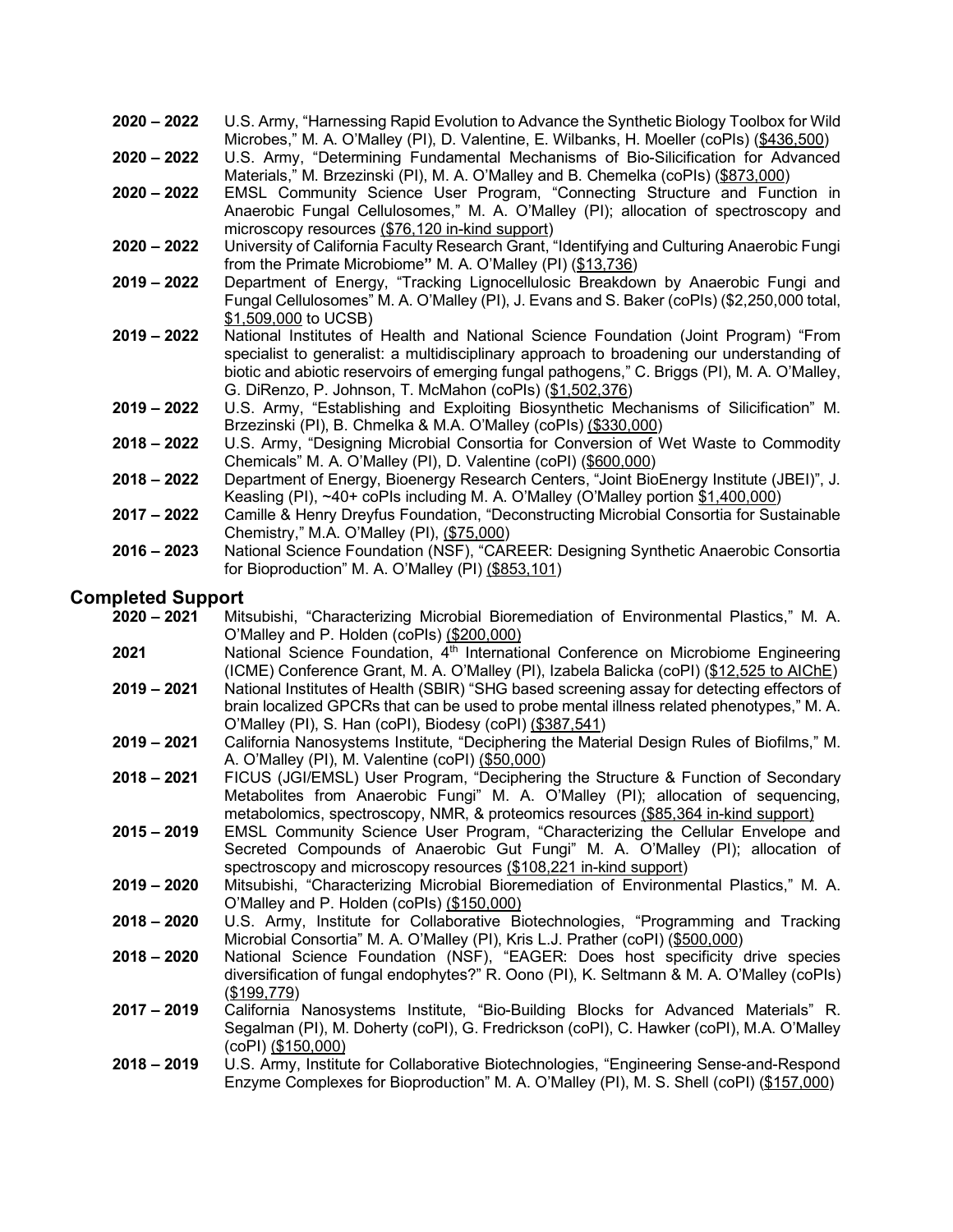- **2018 – 2019** University of California Faculty Research Grant, "Assessing the Potential for Anaerobic Microbial Communities in Wastewater Treatment to Biodegrade Synthetic Textile Microfibers**"** P. A. Holden (PI); M. A. O'Malley (coPI) (\$12,548)
- **2017 – 2019** EMSL Community Science User Program, "Comprehensive Characterization of the Cellulosomes from Anaerobic Gut Fungi" M. A. O'Malley (PI); allocation of spectroscopy, NMR, & microscopy resources (estimated \$138,100 in-kind support)
- **2017 – 2018** U.S. Army, Institute for Collaborative Biotechnologies (ICB) "Engineering Synthetic Cellulose-degrading Complexes from Gut Fungi in *S. cerevisiae*" M. A. O'Malley (PI) (\$161,800)
- **2017 – 2018** California Nanosystems Institute, "Identifying & Characterizing Novel Uncultivatable Microbial Species Using Single Cell Genomics" S. Dey (PI), M.A. O'Malley (coPI) (\$50,000)
- **2015 – 2018** National Institutes of Health (R01), "Role of Lipid Membrane and Hydration on the Oligomerization and Function of Proteorhodopsin and A2aR" S. Han (PI), M. A. O'Malley (coPI), M. Sherwin (coPI) (\$1,333,472)
- **2015 – 2018** U.S. Army, Institute for Collaborative Biotechnologies, "Engineering Stable Anaerobic Consortia for Bioproduction" M. A. O'Malley (PI), Kris L.J. Prather (coPI) (\$675,000)
- **2013 – 2018** Department of Energy (DOE) Early Career Program "Engineering Anaerobic Gut Fungi for Lignocellulose Breakdown" M. A. O'Malley (PI) (\$750,000)
- **2012 – 2017** U.S. Army, Institute for Collaborative Biotechnologies (ICB) "Engineering Synthetic Cellulose-degrading Complexes from Gut Fungi in *S. cerevisiae*" M. A. O'Malley (PI) (\$848,007)
- **2017** U.S. Army, Instrumentation Grant (Illumina MiSeq & Biomek 4000 Liquid Handling Robot) M.A. O'Malley (PI), I. Chen (coPI), G. Bazan (coPI) (\$228,000)
- **2017** US Army, "Microbial Consortia & Biofilm Workshop" M.A. O'Malley (PI) (\$30,000)
- **2016** Gordon and Betty Moore Foundation, "Better Together: Revolutionizing Biomanufacturing with Microbial Consortia" M.A. O'Malley (PI) (\$25,000)
- **2015 – 2016** Cottage Hospital, "Identification of Novel Bioactive Compounds from Anaerobic Gut Fungi" M. A. O'Malley (PI) (\$25,000)
- **2014 – 2016** University of California Faculty Research Grant, "Isolating Biomass-degrading Fungi from Wild Herbivores" M. A. O'Malley (PI) (\$10,000)
- **2014 – 2016** California Nanosystems Institute, "Engineering Anaerobic Consortia for Sustainable Chemical Production" M. A. O'Malley (PI), T. M. Squires (co-PI), D. Valentine (co-PI), M. K. Theodorou (co-PI) (\$150,000)
- **2014 – 2016** University of California Cancer Research Coordinating Committee (CRCC), "A Novel Microbial System to Screen GPCR Crosstalk During Cancer Proliferation" M. A. O'Malley (PI) (\$50,000)
- **2014 – 2015** Hellman Faculty Fellowship, "A Yeast Microbial Sensor to Detect Aerosolized Bioweapons" M. A. O'Malley (PI) (\$44,100)
- **2012 – 2015** Mitsubishi-Rayon, "Bio-based Production of Methacrylic Acid (MAA) and Methyl Methacrylate (MMA)" M. A. O'Malley (PI) (\$270,000)
- **2013 – 2015** American Heart Association, "Mechanistic Insight into the Oligomerization of Human Adenosine Receptors" M. A. O'Malley (PI) (\$140,000)
- **2013 – 2014** DOE-JGI/EMSL Community Science User Program, "Identification and Regulation of Novel Cellulases within Anaerobic Gut Fungi" M. A. O'Malley (PI); allocation for novel gut fungal genomes/transcriptomes/secretomes (\$180,000 in-kind support)
- **2014** Amgen Sponsored Undergraduate Fellowship for Dept. Chemical Engineering (\$4,250)
- **2013** Amgen Sponsored Undergraduate Fellowship for Dept. Chemical Engineering (\$4,000)
- **2011 – 2013** U. S. Department of Agriculture (USDA) ARS-NIFA, "Genetic Identification and Characterization of Cellulases and Cellulolytic Complexes from Fungi" M. A. O'Malley (PI) (\$120,000)
- **2011** Marion and Jasper Whiting Foundation Fellowship, "Towards Sustainable Energy: Developing Biofuels from Plants" M. A. O'Malley (PI) (\$6,000)
- **2010** Company of Biologists-JCS Fellowship for International Study, "Isolation and Culture of Anaerobic Gut Fungi" M. A. O'Malley (PI), written with M. K. Theodorou (\$2,500)
- **2009 – 2011** MIT Energy Initiative Seed Grant Program, "Genetic Identification and Expression of Efficient Cellulose Degrading Complexes from Fungi" C. A. Kaiser (PI), (\$150,000)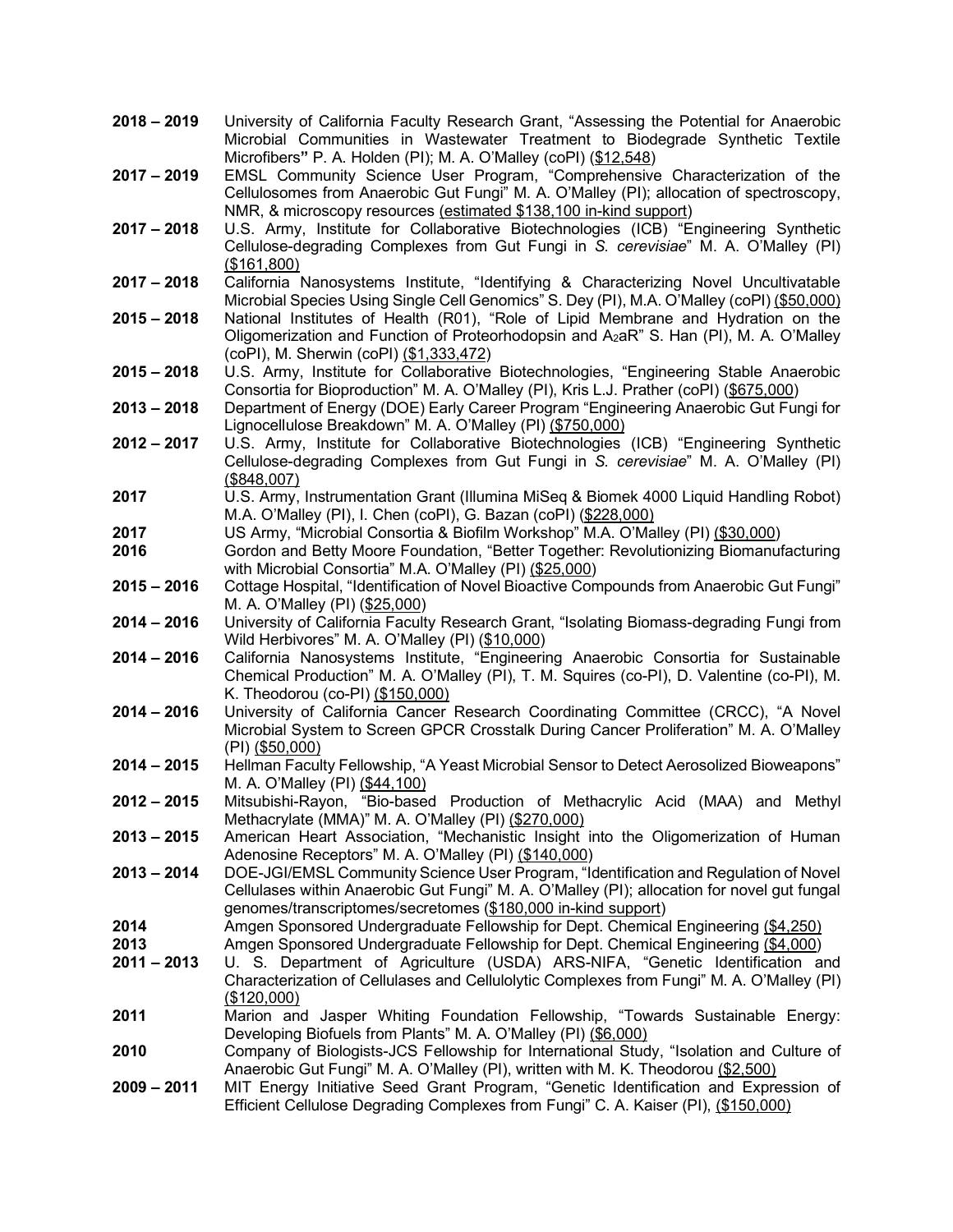**2006 – 2009** NASA-Harriet G. Jenkins Predoctoral Fellowship, "Expression, Purification, and Characterization of Human GPCRs in Yeast" for M. A. O'Malley (\$93,000)

# **TEACHING**

| Spring 2022      | Instructor, UCSB, Dept. of Chemical Engineering                                                                                   |
|------------------|-----------------------------------------------------------------------------------------------------------------------------------|
|                  | Course: ChE 180A - Junior Undergraduate Chemical Engineering Laboratory                                                           |
|                  | Co-Instructor: Joe Chada                                                                                                          |
| Winter 2022      | <b>Instructor, UCSB, Dept. of Chemical Engineering</b>                                                                            |
|                  | Course: ChE 107 - Intro to Bioprocessing (Undergraduate)                                                                          |
| <b>Fall 2021</b> | Instructor, UCSB, Dept. of Chemical Engineering                                                                                   |
|                  | Course: ChE 272 - Omics-enabled Biotechnology (Graduate)                                                                          |
| Spring 2021      | Instructor, UCSB, Dept. of Chemical Engineering                                                                                   |
|                  | Course: ChE 173 - Omics-enabled Biotechnology (Undergraduate)                                                                     |
| Winter 2020      | <b>Instructor, UCSB, Dept. of Chemical Engineering</b>                                                                            |
|                  | Course: ChE 107 - Intro to Bioprocessing (Undergraduate)                                                                          |
| Spring 2019      | <b>Instructor, UCSB, Dept. of Chemical Engineering</b>                                                                            |
| Winter 2019      | Course: ChE 173/273 - Omics-enabled Biotechnology (Undergraduate/Graduate)                                                        |
|                  | Instructor, UCSB, Dept. of Chemical Engineering<br>Course: ChE 107 - Intro to Bioprocessing (Undergraduate)                       |
| <b>Fall 2018</b> | Instructor, UCSB, Dept. of Chemical Engineering                                                                                   |
|                  | Course: ChE 170 - Molecular and Cellular Biology for Engineers (Undergraduate)                                                    |
| Winter 2017      | Instructor, UCSB, Dept. of Chemical Engineering                                                                                   |
|                  | Course: ChE 107 - Intro to Bioprocessing (Undergraduate)                                                                          |
| Spring 2017      | Instructor, UCSB, Dept. of Chemical Engineering                                                                                   |
|                  | Course: ChE 173/273 - Omics-enabled Biotechnology (Undergraduate/Graduate)                                                        |
| Winter 2017      | Instructor, UCSB, Dept. of Chemical Engineering                                                                                   |
|                  | Course: ChE 120B - Heat Transfer (Undergraduate)                                                                                  |
| <b>Fall 2016</b> | <b>Instructor, UCSB, Dept. of Chemical Engineering</b>                                                                            |
|                  | Course: ChE 170 - Molecular and Cellular Biology for Engineers (Undergraduate)                                                    |
| Spring 2016      | Instructor, UCSB, Dept. of Chemical Engineering                                                                                   |
|                  | Course: ChE 171 - Biochemical Engineering                                                                                         |
| Winter 2016      | Instructor, UCSB, Dept. of Chemical Engineering                                                                                   |
|                  | Course: ChE 180B - Senior Undergraduate Chemical Engineering Laboratory                                                           |
|                  | Co-Instructor: Mike Gordon                                                                                                        |
| <b>Fall 2015</b> | <b>Instructor, UCSB, Dept. of Chemical Engineering</b>                                                                            |
|                  | Course: ChE 170 - Molecular and Cellular Biology for Engineers (Undergraduate)                                                    |
| Spring 2015      | Instructor, UCSB, Dept. of Chemical Engineering                                                                                   |
|                  | Course: ChE 272 - 'Omics'-Enabled Biotechnology (Graduate)                                                                        |
| Winter 2015      | Instructor, UCSB, Dept. of Chemical Engineering                                                                                   |
|                  | Course: ChE 180B - Senior Undergraduate Chemical Engineering Laboratory                                                           |
|                  | Co-Instructor: Songi Han                                                                                                          |
| <b>Fall 2014</b> | Instructor, UCSB, Dept. of Chemical Engineering                                                                                   |
|                  | Course: ChE 170 - Molecular and Cellular Biology for Engineers (Undergraduate)                                                    |
| Spring 2014      | <b>Instructor, UCSB, Dept. of Chemical Engineering</b>                                                                            |
|                  | Course: ChE 180A - Junior Undergraduate Chemical Engineering Laboratory                                                           |
|                  | Co-Instructors: Mike Gordon and Matt Helgeson                                                                                     |
| Winter 2014      | Instructor, UCSB, Dept. of Chemical Engineering                                                                                   |
|                  | Course: ChE 180B - Senior Undergraduate Chemical Engineering Laboratory                                                           |
|                  | Co-Instructor: Songi Han                                                                                                          |
| <b>Fall 2013</b> | <b>Instructor, UCSB, Dept. of Chemical Engineering</b>                                                                            |
|                  | Course: ChE 170 - Molecular and Cellular Biology for Engineers (Undergraduate)<br>Instructor, UCSB, Dept. of Chemical Engineering |
| Spring 2013      | Course: ChE 171 - Biochemical Engineering (Undergraduate)                                                                         |
| <b>Fall 2012</b> | Instructor, UCSB, Dept. of Chemical Engineering                                                                                   |
|                  | Course: ChE 170 - Molecular and Cellular Biology for Engineers (Undergraduate)                                                    |
|                  |                                                                                                                                   |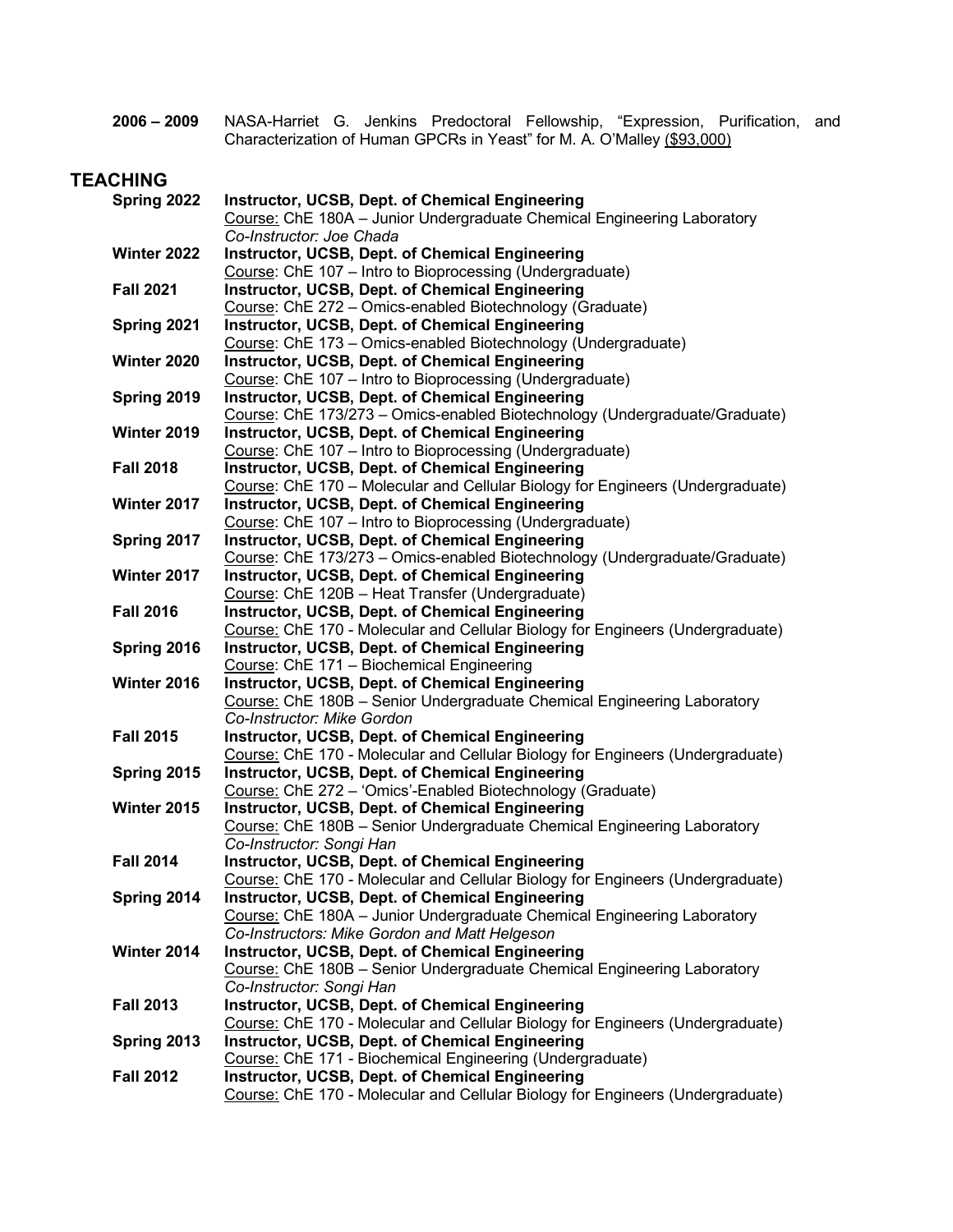| Spring 2012      | Instructor, UCSB, Dept. of Chemical Engineering<br>Course: ChE 180A - Junior Undergraduate Chemical Engineering Laboratory<br>Co-Instructors: Samir Mitragotri and Jacob Israelachvilli |
|------------------|-----------------------------------------------------------------------------------------------------------------------------------------------------------------------------------------|
| Spring 2011      | Instructor, Massachusetts Institute of Technology, Dept. of Biology                                                                                                                     |
|                  | Course: Fueling Sustainability: Engineering Microbial Systems for Biofuel Production<br>Published and Available on MIT's Open Course Ware (http://ocw.mit.edu/index.htm)                |
| Spring 2007      | Teaching Fellow and Co-Instructor, University of Delaware, Dept. of Chemical                                                                                                            |
|                  | <b>Engineering</b>                                                                                                                                                                      |
|                  | Course: Fundamentals of Mass and Heat Transfer (Undergraduate)                                                                                                                          |
|                  | Co-Instructors: T. W. Fraser Russell and Chris Roberts                                                                                                                                  |
| <b>Fall 2006</b> | Teaching Assistant, University of Delaware, Dept. of Chemical Engineering                                                                                                               |
|                  | Course: Biochemical Engineering (Undergraduate/Graduate)                                                                                                                                |
|                  | <b>Instructors: Anne Robinson and Millicent Sullivan</b>                                                                                                                                |
| Spring 2004      | Supplemental Instructor, Carnegie Mellon University, Dept. of Biology                                                                                                                   |
|                  | Course: Biochemistry (Undergraduate)                                                                                                                                                    |
| <b>Fall 2003</b> | Supplemental Instructor, Carnegie Mellon University, Dept. of Chemistry                                                                                                                 |
|                  | Course: Modern Chemistry I (Undergraduate)                                                                                                                                              |
| $2001 - 2004$    | Peer Tutor, Carnegie Mellon University, Academic Development Office                                                                                                                     |

# **STUDENTS AND MENTORSHIP (UCSB)**

# Postdoctoral Scholars (past)

- Kevin V. Solomon, 2012-2015; currently Assistant Professor, University of Delaware
- Jessica Sexton, 2014-2015; currently Microbiology Scientist, Apeel Sciences
- Charles Haitjema, 2012-2016; currently Research Area Manager, Bio-techne
- Monica Rieth, 2014-2016; currently Assistant Professor, Southern Illinois University (Edwardsville)
- Doriv Knop (Ellings Fellow), 2016-2018
- Xuefeng "Nick" Peng (Simons Foundation Fellow), currently Assistant Professor, University of South Carolina, 2015-2020
- Chris Lawson, 2019-2021; currently Assistant Professor, University of Toronto

## Graduate Students (past)

- Jennifer L. Guerrero (NSF Graduate Research Fellow), 2010-2016 (w/ Patrick Daugherty), Amgen 2016-present
- Nicole S. Schonenbach (NSF Graduate Research Fellow), 2011-2017 (w/ Songi Han), Pfizer 2018 present
- John K. Henske (Mellichamp Sustainability Fellow), 2012-2017, Finch Therapeutics 2017-present
- Sean Gilmore (NSF Graduate Research Fellow), 2013-2018, Ascus Biosciences 2018-present
- Justin Yoo (NSF Graduate Research Fellow, Philip and Aida Siff Educational Foundation Fellow, Dissertation Fellow), 2014-2019, Bluebird Bio 2019-present
- St. Elmo Wilken (Dow Discovery Fellow), 2015-2020 (w/ Linda Petzold), Currently Postdoctoral Fellow, Heinrich-Heine University, Germany (Ebenhöh lab)
- Candice Swift (NSF Graduate Research Fellow, Connie Frank Fellow, Graduate Dissertation Fellow), 2015-2020, Currently Postdoctoral Fellow, University of South Carolina
- Khan (Kendrick) Nguyen, 2016-2021 (w/ Songi Han), Currently Scientist, Quantum-Si

## Postdoctoral Scholars & Specialists (current)

- Susanna Seppälä (VILLUM Fellow), 2014-present
- Tejas Navaratna, 2020-present
- Amy Rose Eisenburg, 2020-present
- Hugh Purdy, 2021-present

## Graduate students (current)

- Igor Podolsky, 2015-present
- Jennifer Brown (Graduate Opportunity Fellow), 2016-present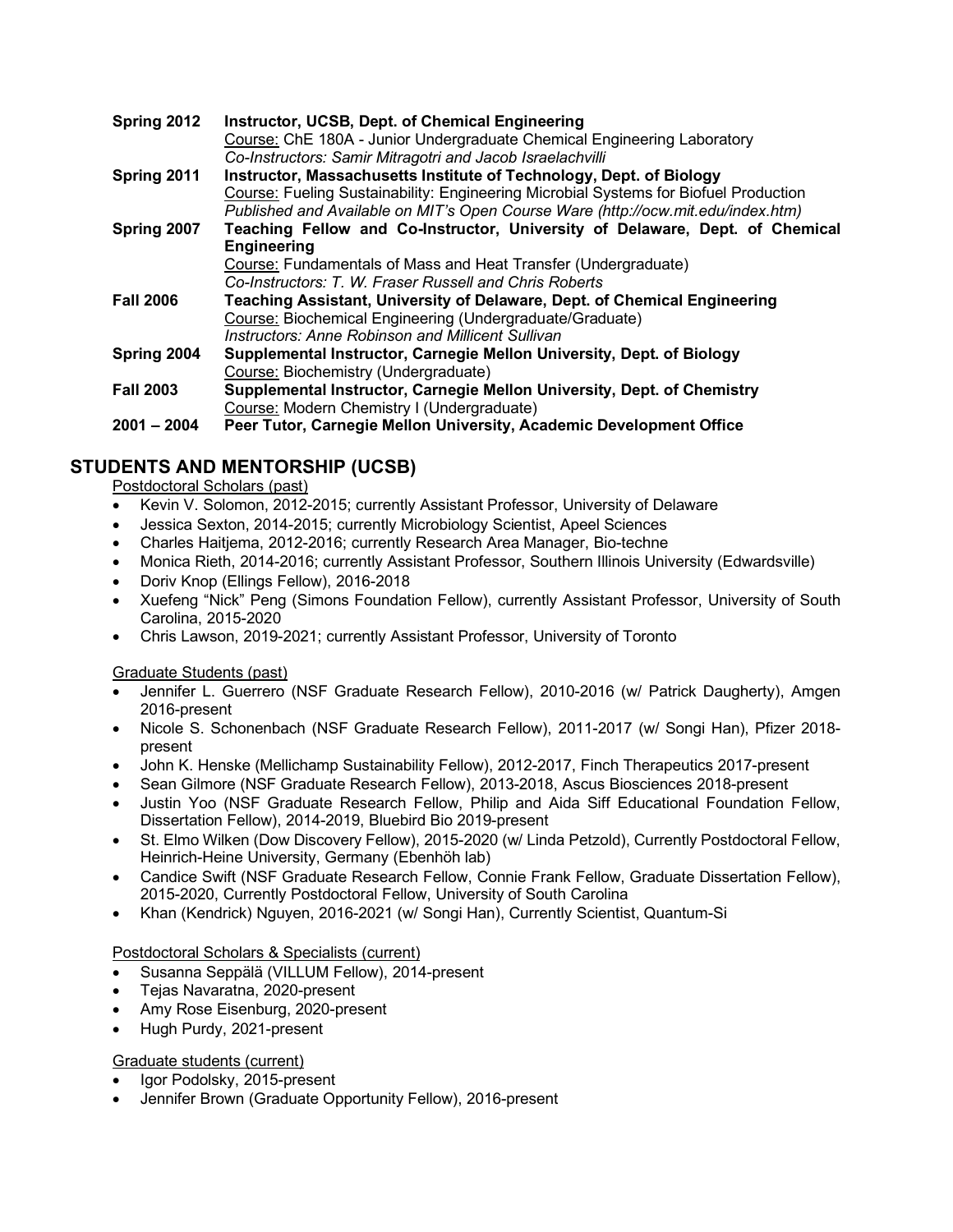- Michael Vigers, 2016-present (w/ Songi Han)
- Tom Lankiewicz, 2018-present
- Stephen Lillington, 2019 present (w/ Scott Shell)
- Patrick Leggieri (Graduate Research Mentorship Program Fellow), 2019 present
- Emily Sun, 2019 present (w/ Arnab Mukherjee)
- Kellie Heom, 2019 present (w/ Sid Dey)
- Katharine Dickson, 2019 present (w/ David Low)
- Lazarina Butkovich, 2019 present
- Elaina Blair, 2019 present
- Colleen Ahern, 2020 present
- Elizabeth Schauer (Graduate Division Fellow), 2020– present
- Ramya Rangunathan, 2021 present (w/ Brad Chmelka and Mark Brzezinski)
- Shirley Jin, 2021 present

#### Undergraduate & postbach students (current)

- Michael Dong Dong, 2021 present
- Thea Zalunardo, 2021 present
- Kerrie Latrell, NSF postbach fellow, 2021 present
- Scott Tam, Edison Fellow, 2021 present
- Miguel Castenada, EUREKA Scholar, 2020 present

Undergraduate students and external visitors (past)

- Corey Kerdman-Andrade, Gorman Scholar, 2019 – 2021
- Nikola Malinov, Gorman Scholar, SABRE Scholar, 2018-2021, currently PhD Student, Chemical & Biomolecular Engineering, University of Delaware
- Derek Tang, 2019 2020
- Freda Lababidi, Edison Scholar, 2019 2020
- Mason Gatz, SABRE Scholar, 2019
- Jenna Hoover, 2018 2019, currently Amgen
- Alex Smith, 2018 2019
- Mohan Saxena, 2017-2019
- Patrick Kolence, 2017-2019
- Teagan Pado, 2018-2019
- Julia Bryne, 2016-2018
- Samantha Lee, 2015-2018
- Zach Cogan, 2015-2017, currently lab technician, Jonathan Weissman Lab, UCSF
- Winston Hsu, 2016-2017, currently OSIsoft
- Jessica Hauk, 2015-2017, currently **Chemetry**
- Randall DeGroot, 2015-2017, currently **Zymergen**
- Francis Cunningham, RISE fellow, 2016- 2017, currently PhD Student Chemical & Biomolecular Engineering, UC-Berkeley
- Charlotte Abrahamson, Amgen Fellow, 2014- 2016, currently PhD Student, Chemical and Biomolecular Engineering, Northwestern **University**
- Jessy Gonzales, EUREKA Scholar, 2020 present
- Taylor Gierke, EUREKA Scholar, MARC Scholar, 2020 – present
- Johanna Blackmore, 2022 present
- Herman Ching, 2015-2016, currently PhD Student, Chemical Engineering, UC-Irvine
- Ricardo Andres Parra, ICB SABRE, 2014- 2016, currently PhD Student, Bioengineering, Stanford University
- Daniel Yur, ICB URAP, 2014-2016; currently PhD Student, Chemical and Biomolecular Engineering, University of Delaware
- Sarah Maxel, 2013-2015, currently PhD Student, Chemical Engineering, UC-Irvine
- Natalie Banakis, 2012-2015, currently **Patagonia**
- Wen-Kang Chou, ICB URAP, 2014-2015, currently PhD Student, Chemical and Biological Engineering Princeton University
- Erich Brodbeck, Amgen Fellow, ICB URAP, 2013-2014, currently Amryis
- Chris Euchus (UC-Irvine), INSET Fellow, summer 2014
- Marla Nyamdorj, 2013-2014
- David Chau, 2013-2014, currently Eurofins Advantar Labs
- Josie Tressel, 2012-2013, currently Boehringer Ingelheim
- Brian Owens, 2012-2013, currently Energy **Transfer**
- Brianne Kiliman, McNair Scholar, 2012-2013, currently Intel